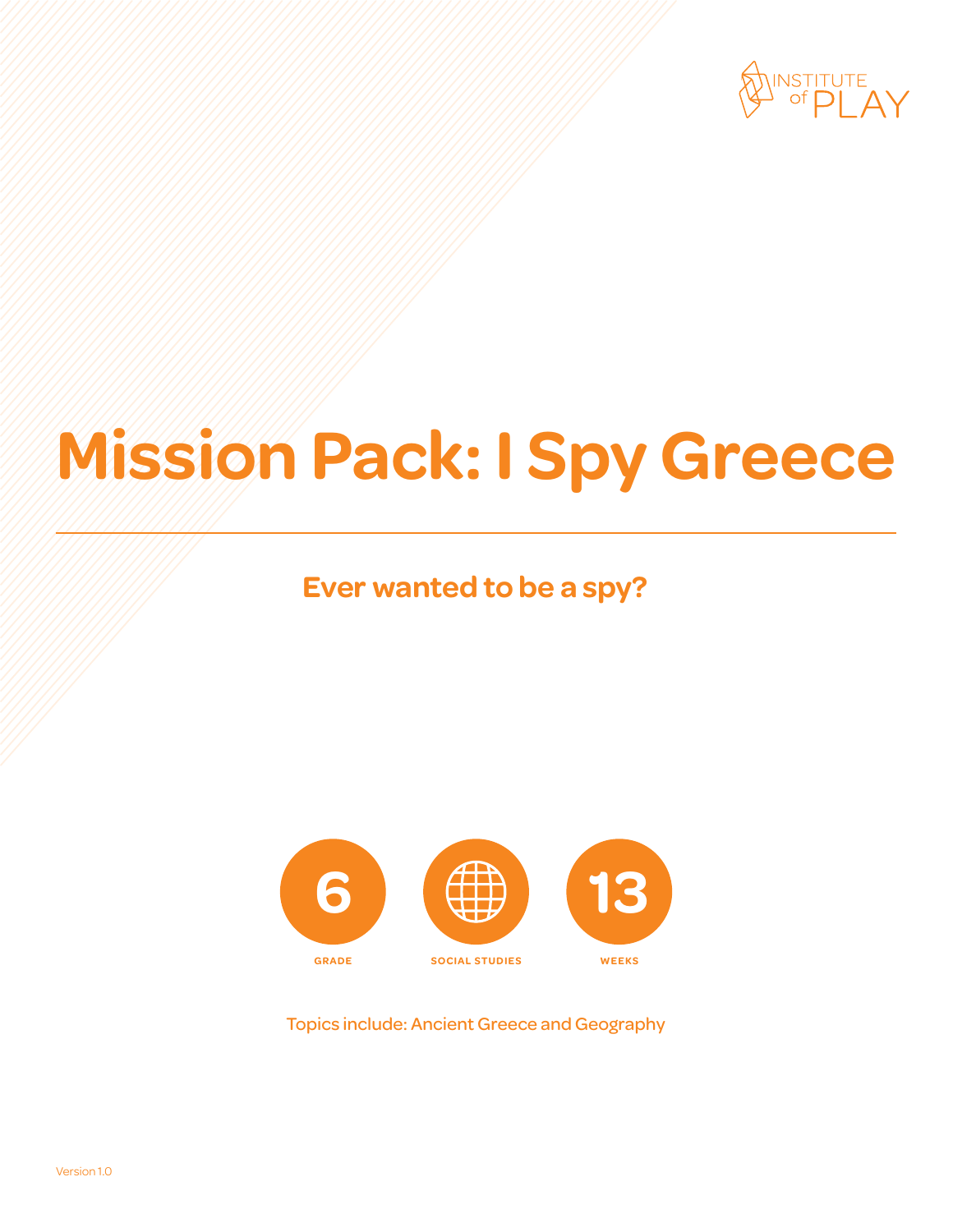

**"An isthmus, we got an isthmus!" says a student as he looks at the card. "So what do we do with it?" asks another student. All four students look down at a big piece of brown paper covered with different symbols. "Maybe we can connect our continent with that other group? Let's ask," says one student. Minutes later, two groups of students are working together to link their continents on an imaginary planet with an isthmus.**

*[Visit Quest Learning in Action to see more.](http://vimeo.com/channels/qla/63336067)*

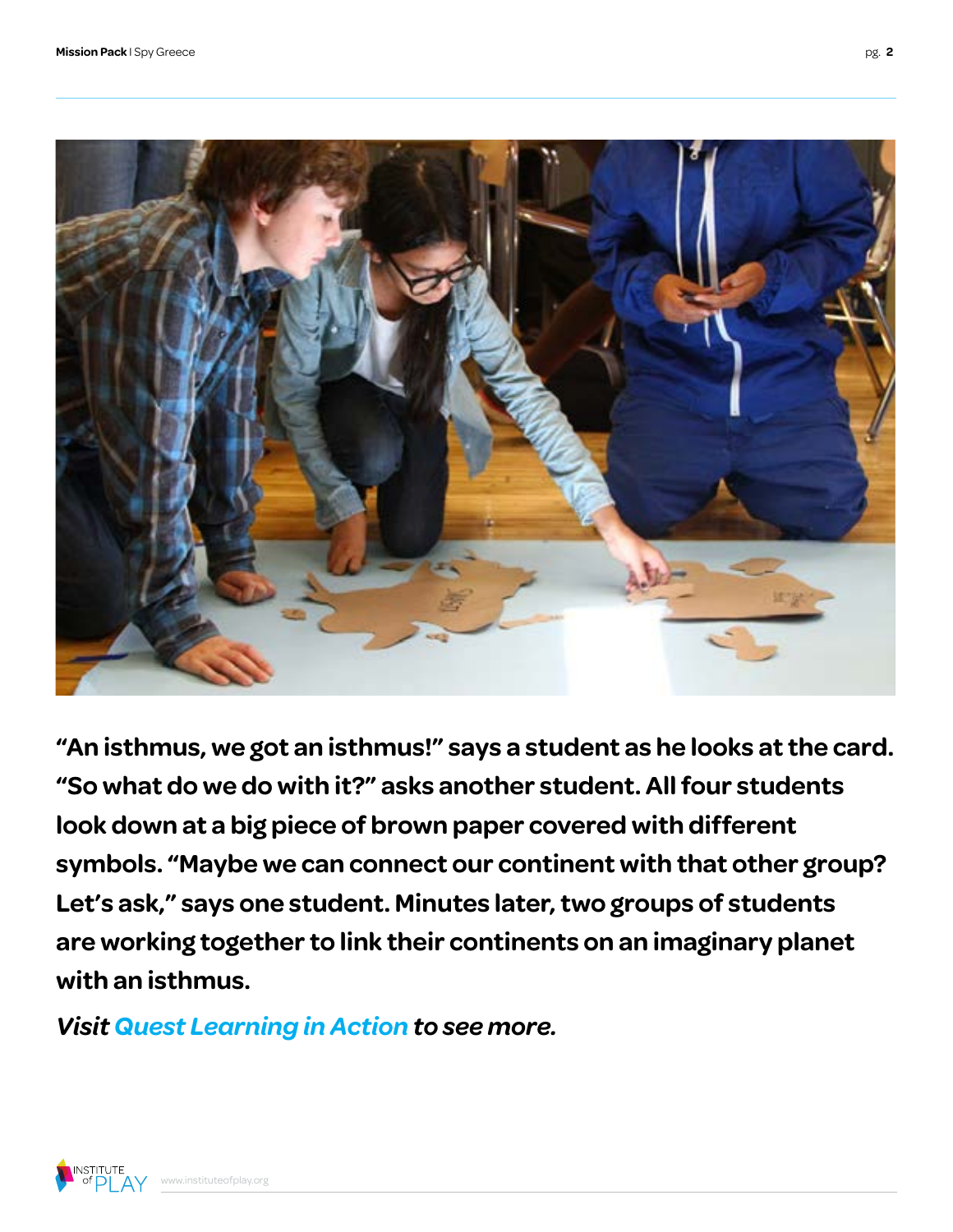# **About This Curriculum**

**At Quest schools, our curriculum and instruction is grounded in game-like learning.** Game-like learning is a research-based theory of learning that draws from what we know games do best: drop players into inquiry-based complex problem spaces in which challenges are leveled to deliver just-in-time learning. Games also use data-driven feedback to help players understand how they are doing, what they need to work on, and where they need to go next. Lastly, games provide engaging contexts for students to build content knowledge along with 21st century skills, such as systems thinking, design thinking, communication, collaboration, creativity, and innovation.

Game-like learning frames the way we plan units. All learning units are organized into "missions." When a mission is introduced, students are faced with an immediate "need to know" that engages them in solving a mission's complex challenge. Sometimes these missions are organized around narratives; sometimes not. Students are also often given roles to play during missions, such as being detectives, spies, or journalists.

At the beginning, students don't know how to solve the mission's complex challenge; they must solve a series of "quests" that help them build essential knowledge and skills needed to complete the mission challenge. During quests, students use games and other project-based learning experiences to build their understanding of content and practice new skills. At Quest schools, teachers also creatively evaluate student learning through assessments that are technology-based, game-based, and/or have a connection to the real world.

This curriculum resource is designed to give you an idea of how Institute of Play and Quest teachers transform the learning of content and skills into game-like experiences that engage and excite students. Even though Quest teachers actively engage in the role of designer and innovator during curriculum development, it is important to note that Quest teachers use more well-known activities and assessments in addition to game-like experiences. This curriculum resource does not include those types of learning activities and assessments because we know that they can be found in other web-based resources or textbooks. Institute of Play designed this resource to share the unique approaches that Quest students experience and provide you with ideas and materials to bring game-like learning into your classroom.

**Curriculum at Quest schools empowers students to become active problem-solvers and innovators in the 21st century.** We design opportunities for students to build 21st century skills, such systems thinking, design thinking, and social-emotional skills. As systems thinkers, students identify parts and relationships within systems, discover patterns and feedback loops, and find possible leverage points for systemic change. As designers, students brainstorm, prototype, test, and iterate ideas and solutions to challenges. As community members and citizens, students work on listening, communicating, collaborating, leading, and mediating.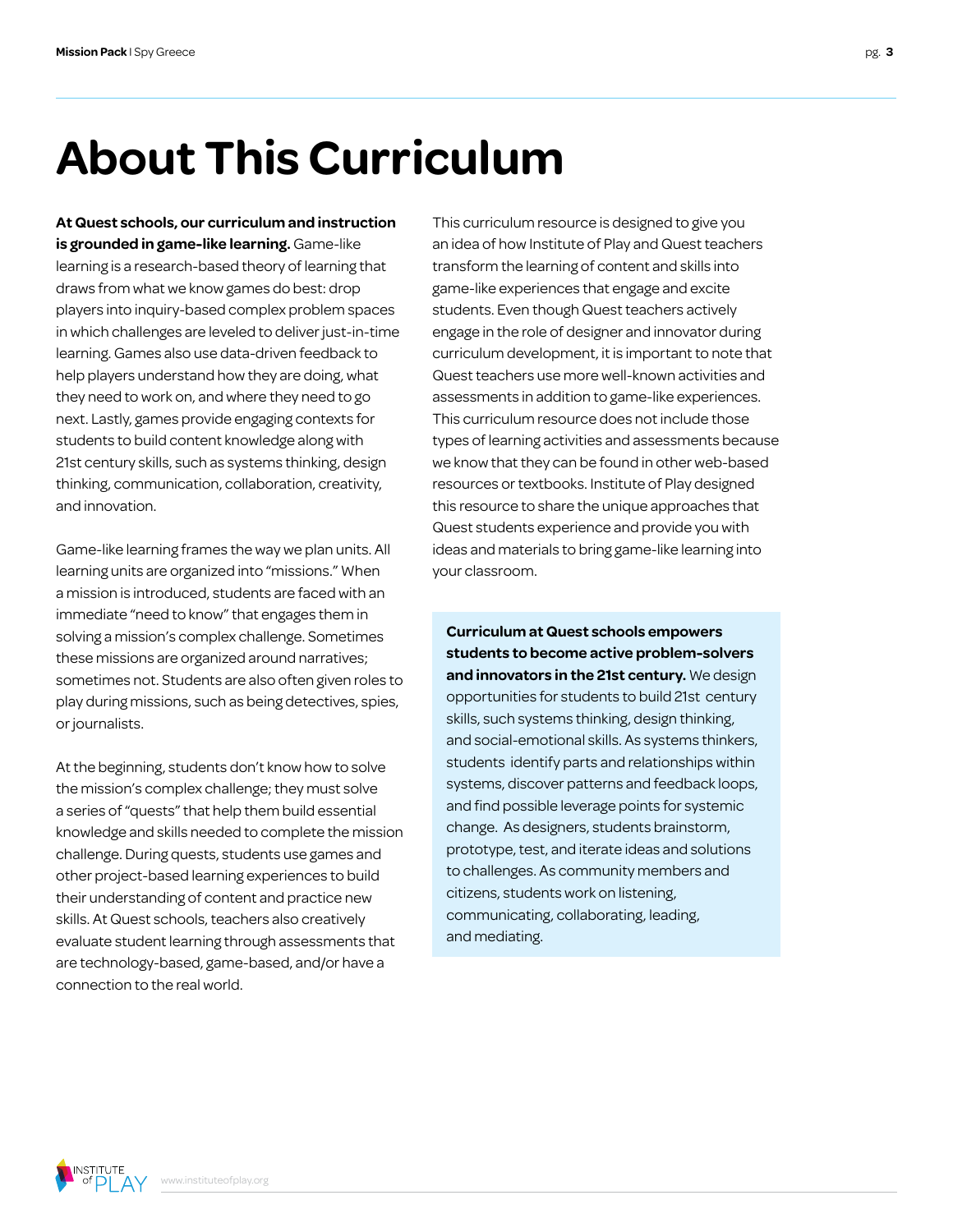### **The sections of this resource include:**

### **MISSION SUMMARY**

A summary of the narrative of the mission and the challenge(s) posed to students, as well as essential questions and enduring understandings for the content of the mission.

#### **MISSION OVERVIEW**

A list of quests in the mission with the length and summary for each one.

### **FINAL ASSESSMENT OF MISSION**

A description of the final assessment that students complete at the end of the mission.

### **QUEST-BY-QUEST DETAILS**

The collection of quests in the mission with more information about learning goals, game-like learning experiences, and other assessments used in each quest.

### **APPENDIX**

Includes helpful resources, such as:

- Differentiation strategies
- Final assessment support materials and rubric
- Additional resources
- Lists of standards aligned to the mission





Ross Flatt attended Gettysburg College where he earned a Bachelors in History, with a content specialty in World History and a particular focus on Modern Europe. He has taught History at St. Joseph Regional High School in Montvale, NJ, History and Sociology in Robbinsville, NJ, and Global Studies at The Scholar's Academy in New York, NY. In 2009, Ross became part of the founding faculty at Quest to Learn school in New York, NY as its first Being, Space, and Place (Humanities) teacher for the 6th grade. Since then, Ross earned his Master's degree in Educational Leadership and Supervision from Fordham University and has taken on the leadership role of Curriculum Designer and Lead Teacher at **[Quest to Learn](http://www.q2l.org)**.

*Since collaboration and iteration are important to our work at Institute of Play, we want to hear your feedback about this resource and its impact on your teaching. To share your thoughts and ideas, please join our Google+ community by clicking on this link: [Institute of Play](https://plus.google.com/109931113406134913780)  [Google+ Community](https://plus.google.com/109931113406134913780).*

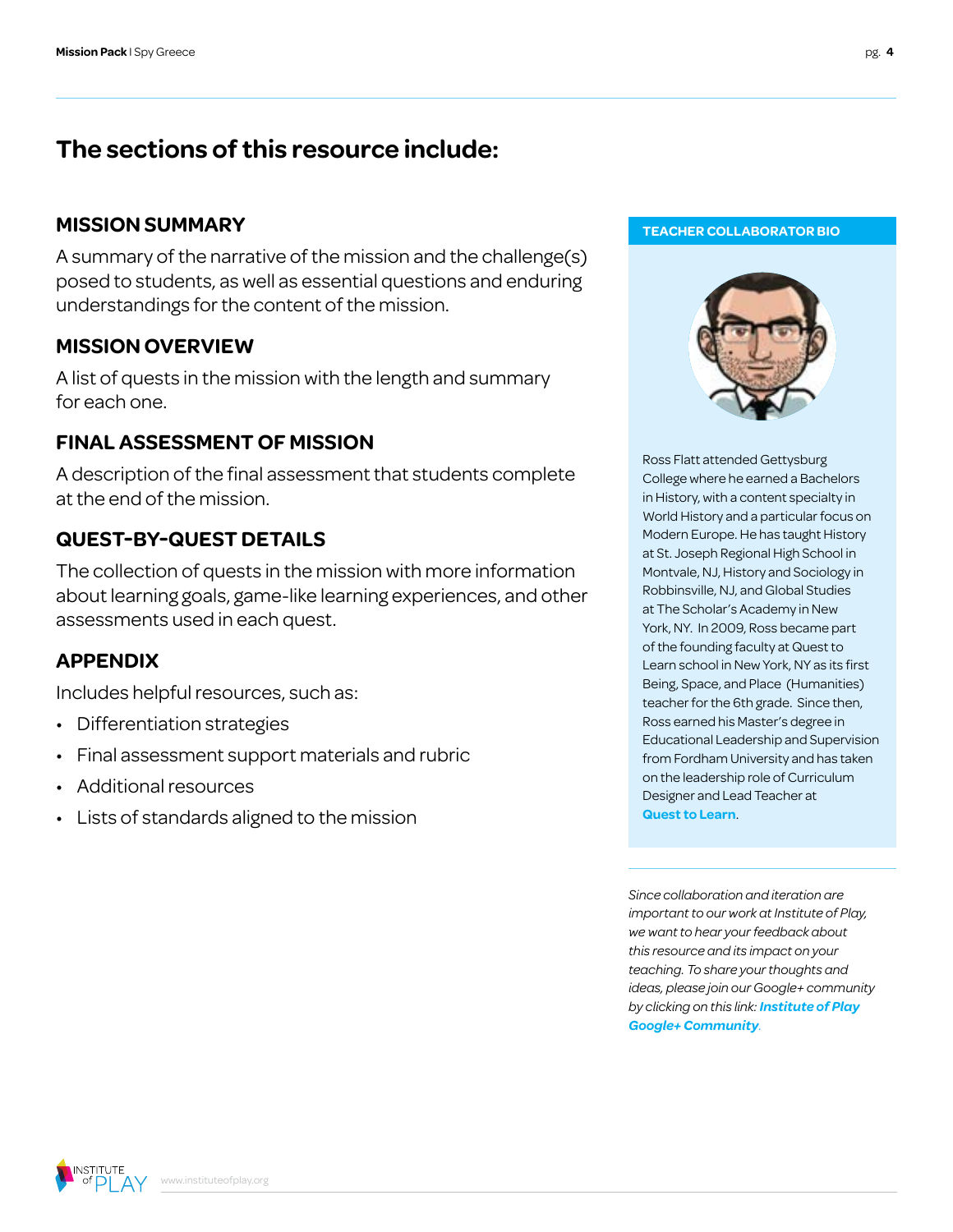# **Mission Summary**



Students ready themselves to create a Spartan military formation with their hoplons (shields).

**In this mission, students take on the role of spies to advise the Emperor Darius of Persia.** The emperor wants to expand the Persian Empire. To do so, he must make an informed decision about whether to invade Athens or Sparta, two prominent Greek city-states. The content of the mission centers both on the study of geography and of Ancient Greece.

To adequately advise the emperor, students study geography, culture, power and government, warfare and alliances, and unintended consequences. The mission culminates with a debate held in front of the Persian emperor and his war council about whether Persia should invade with Athens or Sparta or neither. Throughout the mission, students use their knowledge and skills

to reflect on Ancient Greece and how that time period still influences their own lives.

#### **Essential Questions**

- Is geography destiny?
- What is power?
- Does might make right?
- How does the past impact the present?

#### **Enduring Understandings**

- Geography is oftentimes key to the survival of a civilization.
- War and warfare is central to the history and development of civilizations.
- Elements from past civilizations are oftentimes reflected in modern societies.

*I Spy Greece is terrific for student learning. In a lot of ways, it combines the best elements of Quest missions: it immerses students in an exciting learning experience as well as gives them a real-world task that motivate them for learning. As Persian spies for Emperor Darius, students have a natural entry point for learning as much as they can about the Greeks, and they want to learn about its geography and unique systems of government. Spies must collect a wealth of information as well as assess its importance when delivering it to a superior (such as Darius).*

*- Ross Flatt, 6th grade teacher, Quest to Learn, New York, NY*

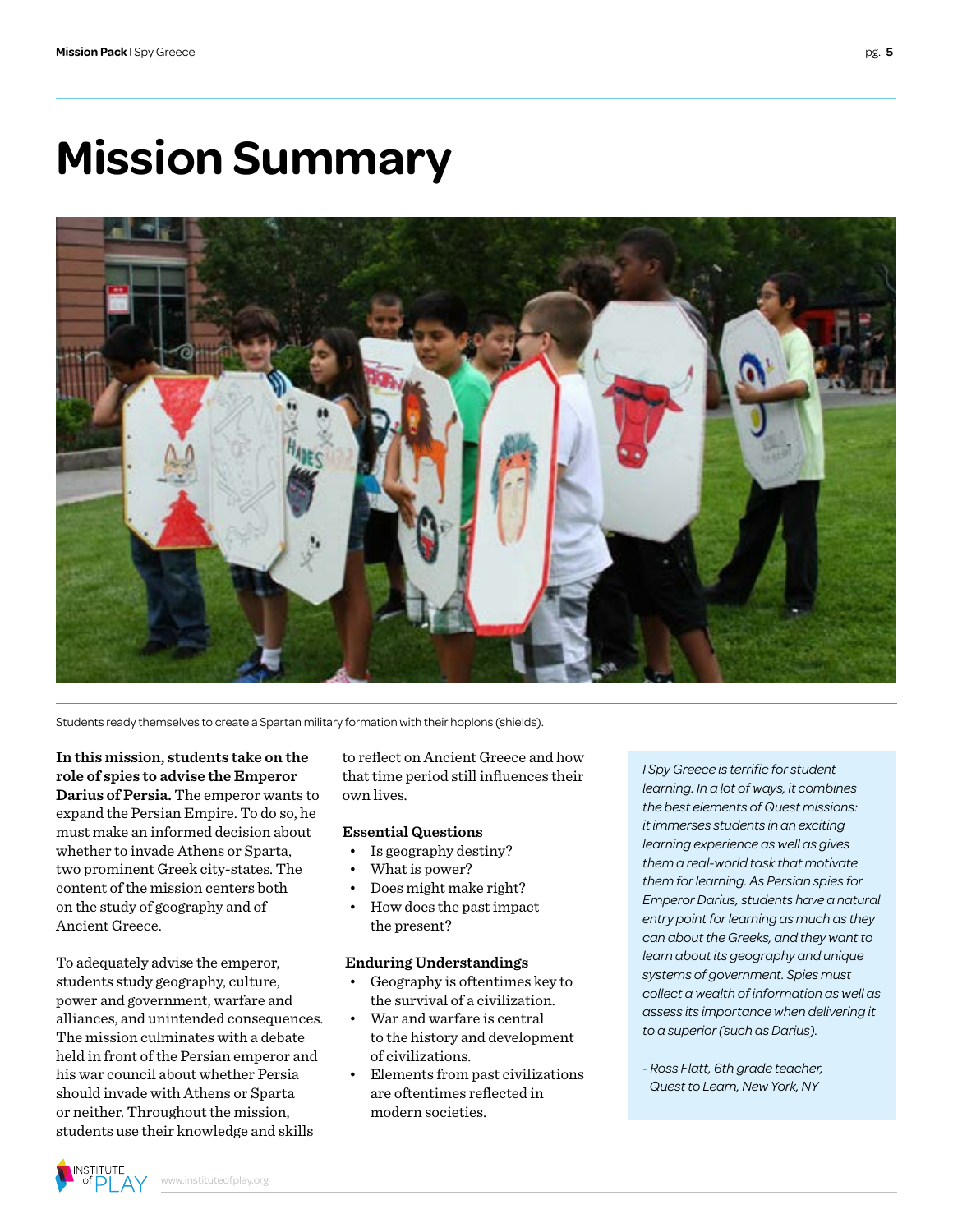# **Mission Overview**

| Students learn about how geography and climate impacts people<br>and use their own lives as a self-study of the impact of geography                                                                  |
|------------------------------------------------------------------------------------------------------------------------------------------------------------------------------------------------------|
| Students are challenged to figure out how Athens or Sparta<br>would respond to Persian rule. They learn about political systems<br>focusing on Greek, Persian and current U.S. political systems.    |
| Students are challenged to discover which city-state is more<br>valuable culture-wise, Athens or Sparta. They also investigate<br>cultural artifacts from Ancient Greece that are still important in |
| To help Emperor Darius prepare for war, students learn about<br>causes and consequences of wars, military tactics, and the                                                                           |
| Students debate about which city-state to invade in the                                                                                                                                              |
|                                                                                                                                                                                                      |

\* Based on an assumption of 50-minute classes that meet 5 days a week.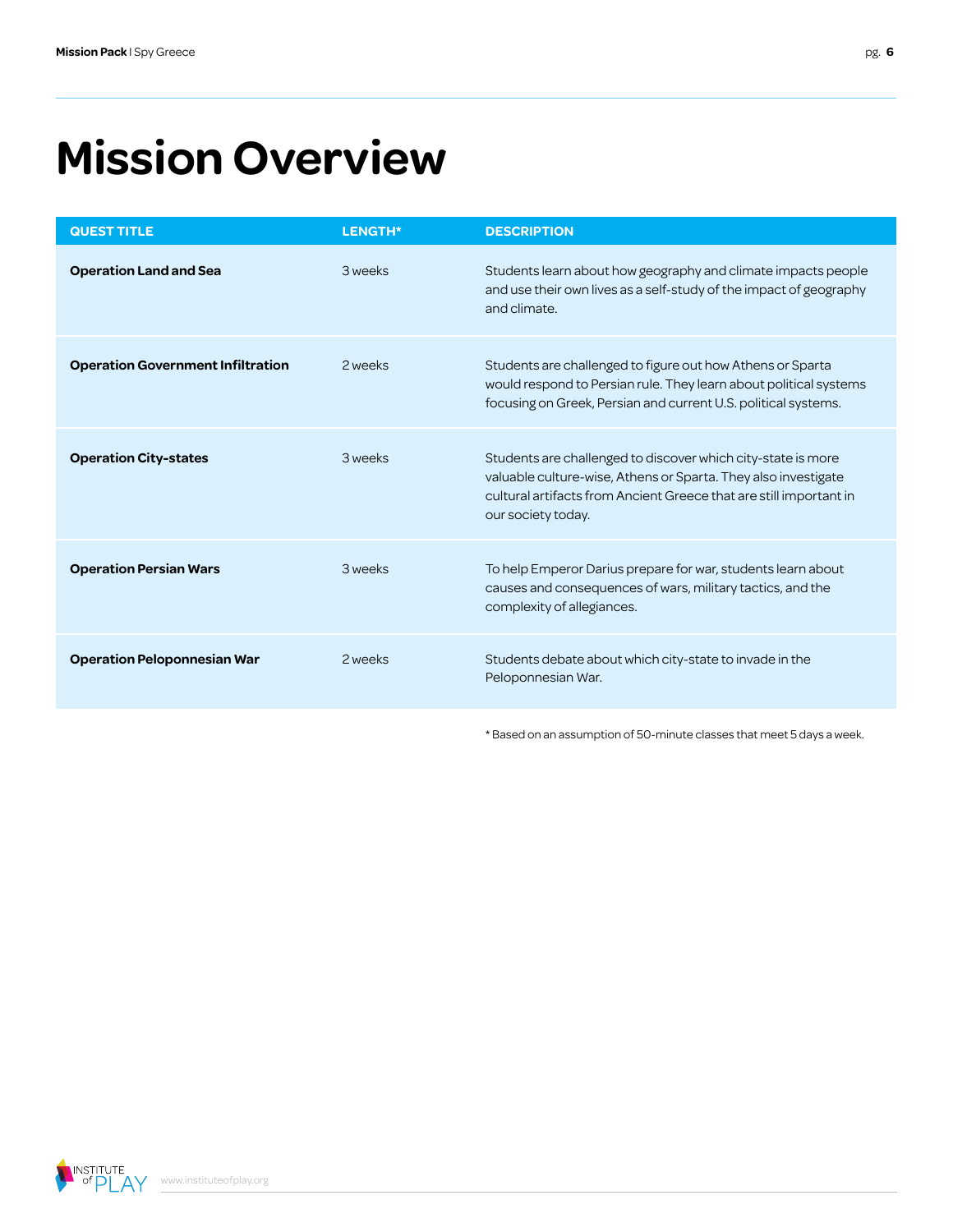### **Final Mission Assessment**



Students support their argument to invade Sparta during the final mission assessment.

**For the mission's final assessment, students engage in a debate that focused on Sparta and Athens.** As spies well-versed in knowledge about Sparta and Athens, students debate to convince Emperor Darius to invade Sparta, Athens or neither city-state in the Peloponnesian War. Their debate focuses on three aspects of Spartan/ Athenian civilization—Culture, Military, and Legacy (how the city-state will influence Persia presently and in the future)—and includes predictions of the consequences of the emperor's final

choice. Using research and knowledge gained throughout the trimester, students present their findings in a class debate to a the emperor's war council which includes the teacher and community members. Student groups choose their position (Sparta, Athens or neither) and are given a wide range of primary and secondary sources to find evidence to support their side of the debate.

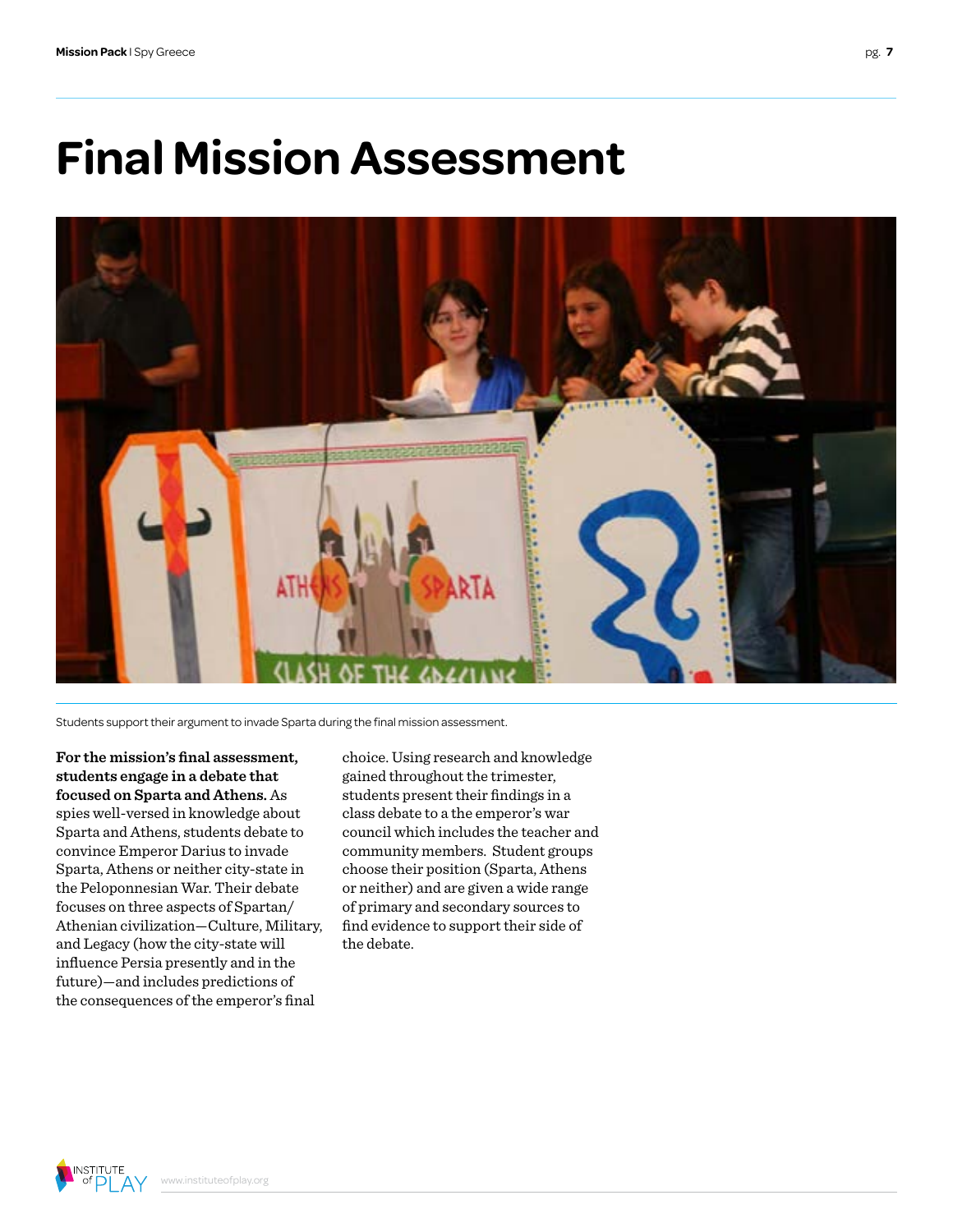## **Quest-by-Quest Details**

This section provides more detailed information about each quest to help you develop and design your own version of this mission for your students. Within each quest, we describe its game-like learning experiences and list the types of assessments produced by students as evidence of their learning. *Note that all games designed by Institute of Play are italicized.*



A group of students play *Inhabitation*, an Institute of Play board game designed to help students learn about the growth of civilizations.

**All assessments used at Quest schools evaluate not only subject matter knowledge and skills of students (aligned to national and state Standards), but also assess 21st century skills.** These skills include collaboration, empathy, problem-solving, systems thinking and design thinking. Quest assessments range from embedded and formative (happening while students are learning to help teachers guide instruction) to traditional (quizzes/ tests) to performance-based (tasks similar to those in the real world) to self-assessments. We want to prepare

students to be successful in college, career, and life in the 21st century, and we believe students need support in building knowledge and skills beyond those measured on standardized tests.

Additionally, when Quest students play games to learn, there are numerous ways that teachers assess learning through game play. Some examples are:

- Circulate around the room to check for student understanding by observing student game choices, listening to student conversations, and asking questions to students.
- Ask students to create a strategy to help new players win the game.
- Ask students to change the game to help players learn different content and/or skills.
- Create game play scenarios and ask students about possible next game moves.

It is important to note that all of the resources **bolded in blue** in the rest of the document are active weblinks. Check out the example below:

Read our **[Games and Learning Design](http://www.instituteofplay.org/work/projects/q-design-packs/q-games-and-learning-design-pack/)  Pack** [for more information about using](http://www.instituteofplay.org/work/projects/q-design-packs/q-games-and-learning-design-pack/)  [games in your classroom.](http://www.instituteofplay.org/work/projects/q-design-packs/q-games-and-learning-design-pack/)

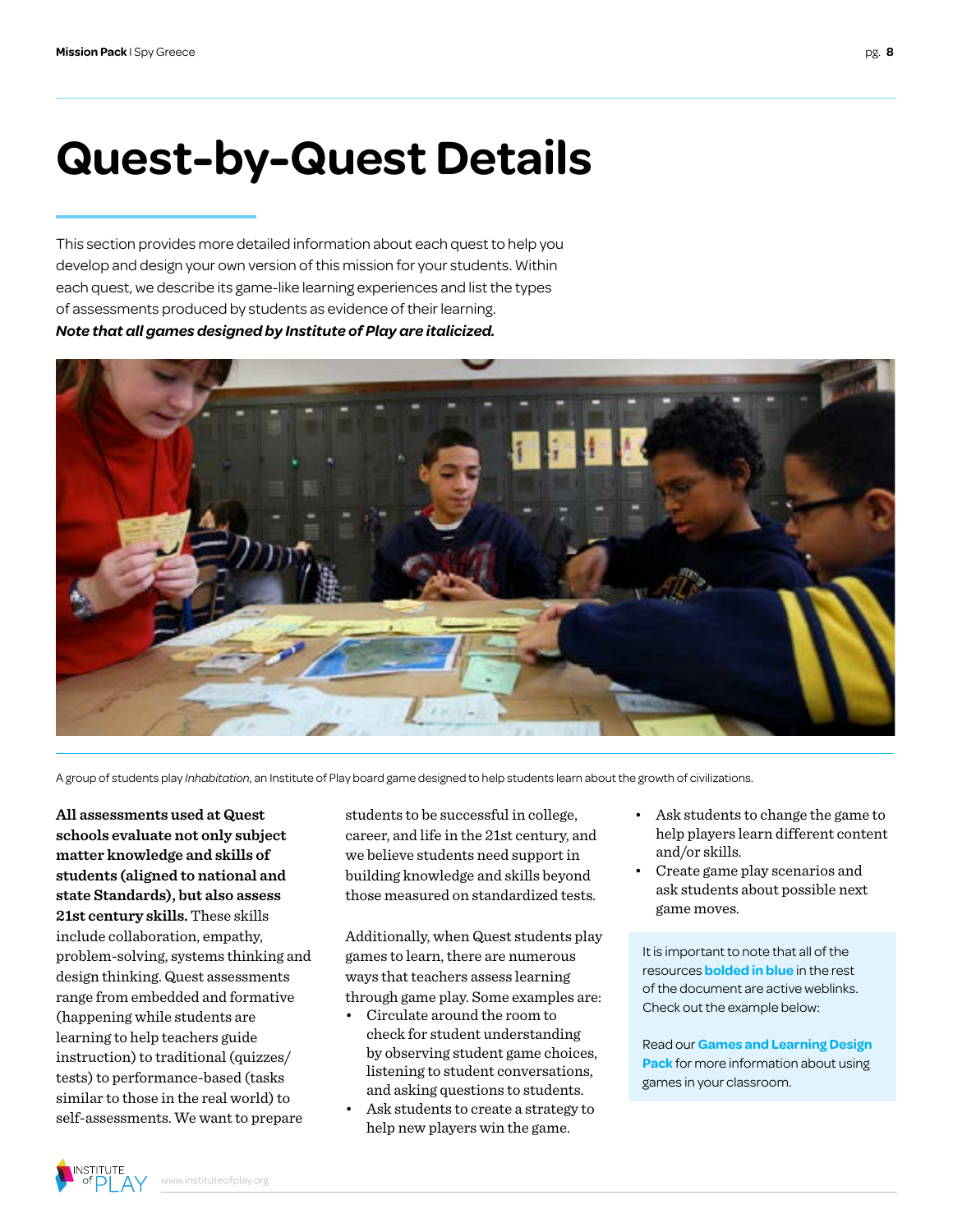# **Quest 1: Operation Land and Sea**  $\frac{3}{\sqrt{25}}$

**TOPICS & SKILLS COVERED** have been hired by Emperor Darius of Persia to be his spies. For the first time, they hear about Emperor Darius' goal to invade Greece to expand the borders of Persia. After students learn of their new job, they learn about Persia—the geography, government and culture. Then, they receive a letter from the emperor asking them to learn as much as they can about Greece's geography and climate to help him begin to strategize how Persia might invade Greece.

- Geographical terms
- Map reading and interpretation
- Persian geography, government and culture
- Ancient Greece geography
- Geographical impact on people
- Central ideas in texts
- Summarizing texts
- Use of multiple media and formats

| <b>GAME-LIKE LEARNING EXPERIENCES</b> | <b>ASSESMENT TYPE</b>        | <b>DESCRIPTION</b>                                                                                                                                                                                                                                                                        |
|---------------------------------------|------------------------------|-------------------------------------------------------------------------------------------------------------------------------------------------------------------------------------------------------------------------------------------------------------------------------------------|
| <b>Galactic Mappers</b>               | Card and<br>design game      | Students play Galactic Mappers, an Institute of Play game<br>designed to help students learn physical geography terms and<br>map-making skills.                                                                                                                                           |
| Persia Wiki Page                      | Writing<br>(informational)   | As a class, students create a student-friendly wiki page about<br>Persia. They are assigned different topics and are required to<br>share their research on the class wiki page. They ask for feedback<br>from high school students taking courses connected with<br>early civilizations. |
| <b>Interactive Ancient Greece Map</b> | Research and<br>presentation | Students use National Geographic's Mapmaker Interactive Tool<br>to research Greece's geography and climate. They share their<br>research in a presentation tool (e.g. Keynote, Powerpoint).                                                                                               |
| <b>Inhabitation</b>                   | Board game                   | Students play Inhabitation, an Institute of Play game designed to<br>help students learn factors that enabled ancient hunter-gatherers<br>to first establish settled, agrarian communities.                                                                                               |
| Your Neighborhood                     | Digital map<br>and writing   | Students use <b>Scribble Maps</b> to show the geography of their<br>neighborhood and they write about how the geography impacts<br>their actions and decisions on a regular basis.                                                                                                        |

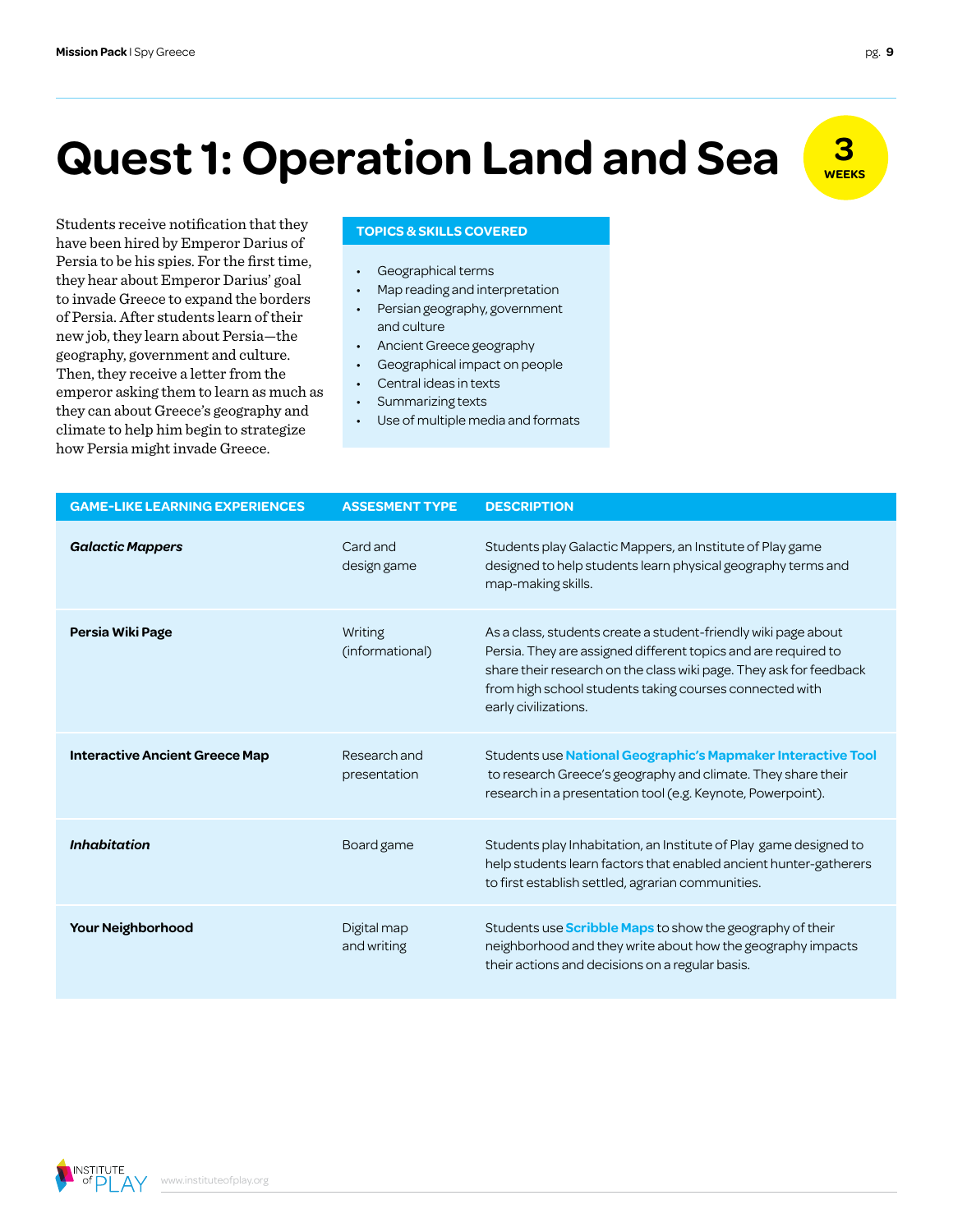Darius asks students to learn about the leaders of Athens and Sparta and about the city-states' governments to help him anticipate how the Greeks might respond to Persian rule after the invasion. Students reach out to their contacts in Athens and Sparta and ask for government information. Also, students study the Persian government to learn more about how

### **Quest 2: Operation Government Infiltration**



#### As part of their mission, Emperor **Emperor Darius governs. With all this TOPICS & SKILLS COVERED** information about political systems in-hand, students work on defining political power in their own ways and investigate who holds power in different political systems, including a brief study of the current U.S. political system.

- Different types of political systems (e.g. oligarchy and democracy)
- Power defined
- Power in different political systems
- Organization of current U.S. government
- Central ideas in texts
- Summarizing texts
- Use of multiple media and formats

| <b>GAME-LIKE LEARNING EXPERIENCES</b> | <b>ASSESMENT TYPE</b>      | <b>DESCRIPTION</b>                                                                                                                                                                                                                         |
|---------------------------------------|----------------------------|--------------------------------------------------------------------------------------------------------------------------------------------------------------------------------------------------------------------------------------------|
| <b>Political System Comics</b>        | Comic strip and<br>writing | Students use <b>Comic Life</b> to explain a variety of political systems.<br>Pairs of students choose one political system to research and use<br>as the focus of their comic.                                                             |
| <b>U.S. Government Mind Mapping</b>   | Mind Map                   | Students use mind mapping software (like <b>XMind</b> ) to create a<br>visual of the U.S. government system with its different parts and<br>the relationships among the parts.                                                             |
| <b>People's Voice</b>                 | Board game                 | Students play People's Voice, an Institute of Play game designed<br>to help students understand the difference between government<br>systems where decisions are made by a single leader versus<br>democratically by a group vote.         |
| <b>A Brave New World</b>              | Digital game               | Students play <b>Minecraft</b> in multiplayer worlds, forming mini-<br>societies, collecting resources and building structures. Over the<br>course of play, they experience different styles of government<br>inside their mini-societies. |

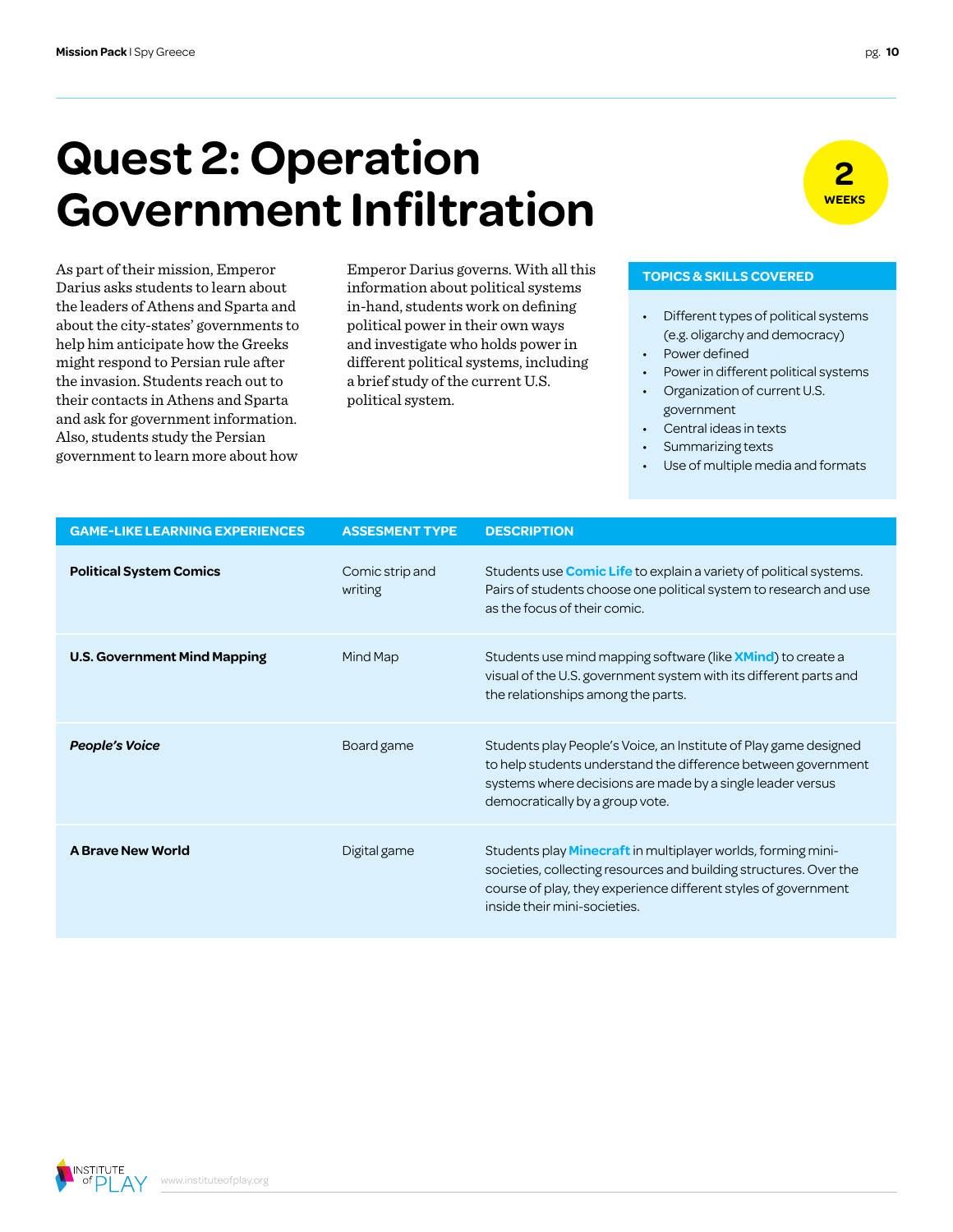## **Quest 3: Operation: City-States**

invasion plans, Emperor Darius needs his spies to get him more information about which city-state will bring the most value to the Persian empire, Sparta or Athens. Students must gather intelligence about education, art, economy, religion, and civil rights of Sparta and Athens. Students bring their learning to the current time by

To help him strategize more about his identifying what cultural aspects of **TOPICS & SKILLS COVERED** identifying what cultural aspects of Sparta and Athens are part of our culture today. At the end of the quest, students decide what they would include in a time capsule for historians to find in 3014 to help people in the future understand what life in 2014 is really like.

- Cultures of Athens and Greece
- Cultural connections of today to Athens and Greece
- Use of artifacts to understand a historical time and place
- Arguments, claims, and evidence
- Discussion skills

| <b>GAME-LIKE LEARNING EXPERIENCES</b> | <b>ASSESMENT TYPE</b>                                         | <b>DESCRIPTION</b>                                                                                                                                                                                                                                                                                                                                           |
|---------------------------------------|---------------------------------------------------------------|--------------------------------------------------------------------------------------------------------------------------------------------------------------------------------------------------------------------------------------------------------------------------------------------------------------------------------------------------------------|
| A Day in the Life                     | Video                                                         | Students use iMovie to film a 3-4 minute documentary about a<br>day in the life of a Spartan or Athenian of their choice (e.g. child,<br>woman, slave, teacher, etc.).                                                                                                                                                                                       |
| <b>Royal Letter</b>                   | Writing (argument)                                            | Students write a letter to Emperor Darius arguing about which city-<br>state, Athens or Sparta, to invade based on which city-state will<br>add the most value to the Persian empire. They revise their letters<br>based on peer review feedback.                                                                                                            |
| Find it!                              | Physical game and<br>writing                                  | Students visit a cultural institution with artifacts from Ancient<br>Greece and participate in a scavenger hunt focused on this<br>region of the world. They then make connections between<br>what they see at the cultural institute and current culture. For<br>example, students might find Greek "egg and dart" designs in<br>contemporary architecture. |
| <b>Socratic Smackdown</b>             | Pen and paper game                                            | Students play <b>Socratic Smackdown</b> , an Institute of Play game<br>designed to help students learn how to discuss texts and use<br>textual evidence to make connections and ask thought-provoking<br>questions, to discuss Greek myths.                                                                                                                  |
| 3014                                  | Writing and<br>visuals (e.g.<br>photos, scanned<br>documents) | Students create an online personal time capsule filled with images<br>and sounds that would help future historians in 3014 understand<br>what life is like in 2014.                                                                                                                                                                                          |

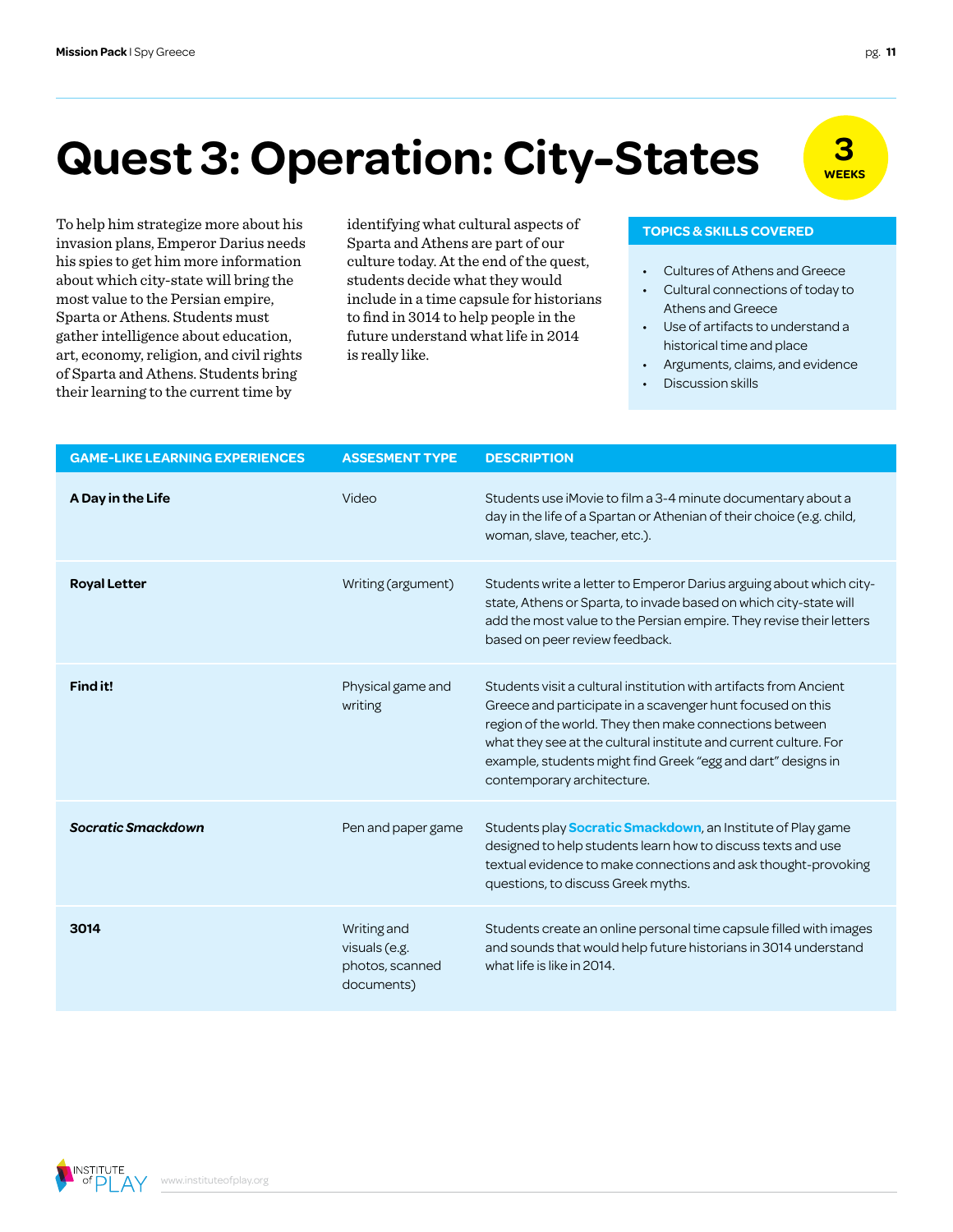# **Quest 4: Operation Persian Wars**  $\frac{3}{\sqrt{25}}$

intelligence information to decide to invade Athens. The invasion fails because of an unexpected alliance between Athens and Sparta. After the failed Persian invasion of Athens, the emperor recalls his spies from the war front and asks them to recount how Sparta helped Athens defeat his army.

Emperor Darius uses all of the spies' Students study Sparta's war tactics to **TOPICS & SKILLS COVERED** help improve Persia's military as well as learn about any other significant wars in Ancient Greek history and the associated causes and consequences. Lastly, students compare Sparta's military tactics to the tactics used in wars today.

- Ancient Greek wars and military tactics
- Common causes and consequences of war
- Current military tactics
- Use of multiple media and formats

| <b>GAME-LIKE LEARNING EXPERIENCES</b> | <b>ASSESMENT TYPE</b>    | <b>DESCRIPTION</b>                                                                                                                                                                                                         |
|---------------------------------------|--------------------------|----------------------------------------------------------------------------------------------------------------------------------------------------------------------------------------------------------------------------|
| <b>Hoplons</b>                        | <b>Shields</b>           | Students research Spartan military tactics and use that<br>information to inform the design and construction of their own<br>hoplons (Ancient Greek shields).                                                              |
| <b>Time to Phalanx</b>                | Physical game            | Student groups compete to be the best group at getting into<br>different Spartan phalanx formations quickly and effectively<br>with their self-designed hoplons.                                                           |
| <b>War Flowchart</b>                  | Flowchart and<br>writing | Students create digital flowcharts using <b>gliffy</b> or paper<br>flowcharts showing common causes and consequences<br>(intended and unintended) of wars.                                                                 |
| <b>Diplomacy</b>                      | Board game               | Students play <b>Diplomacy</b> , a commercial board game designed<br>for players to strategize how to gain land and supplies during<br>a war, to help them learn more about military tactics and the<br>complexity of war. |

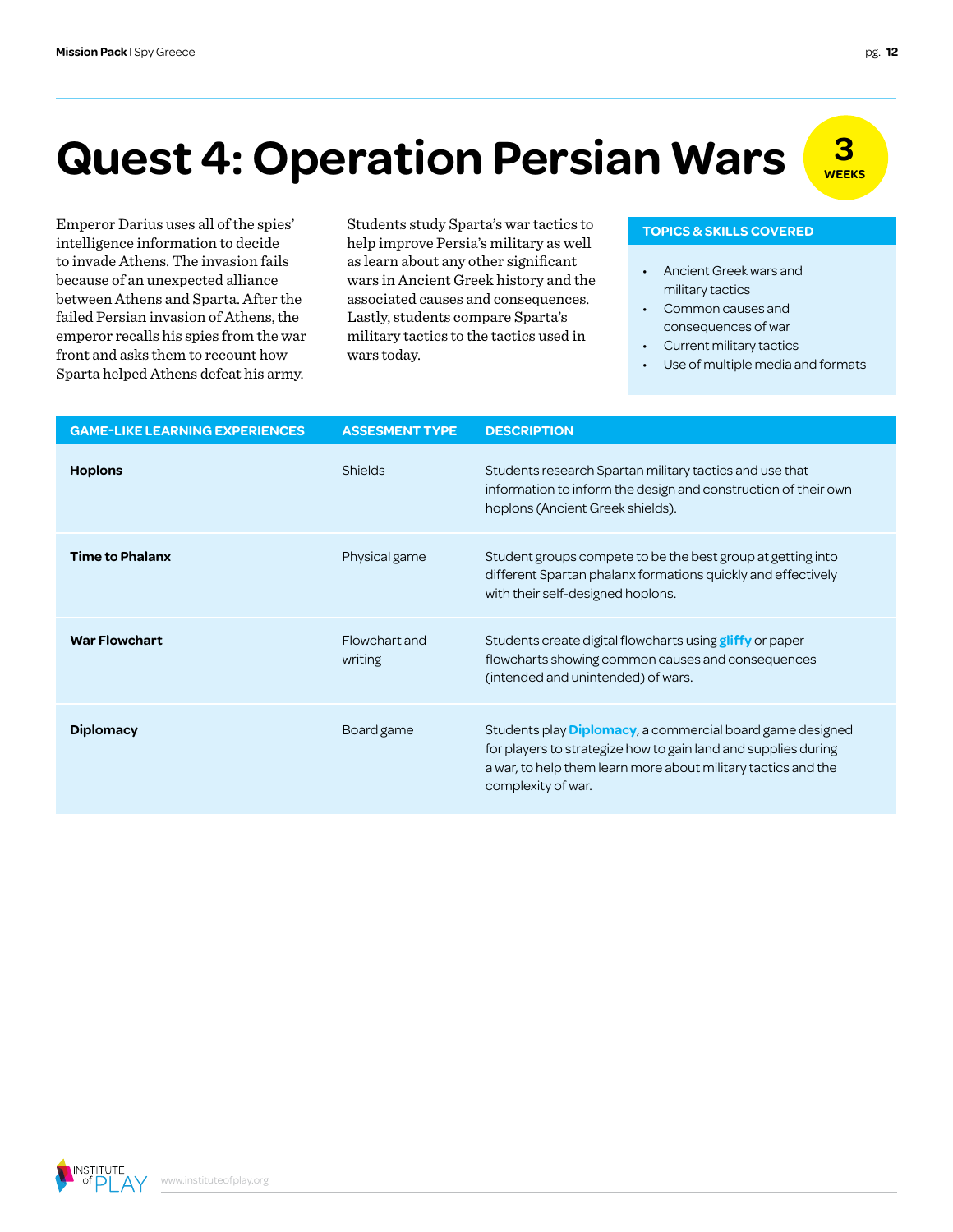### **Quest 5: Operation Peloponnesian War**

**Emperor Darius surprises his spies** TOPICS & SKILLS COVERED by telling them that Sparta and Athens are now going to war with each other. The emperor wants to invade the weaker city-state and ally with the stronger city-state. He asks his spies to gather intelligence about the war between Sparta and Athens, then debate about which city-state should be invaded, and wait for a decision by the Persian War Council.

- Causes of Peloponnesian War
- Definition and roles of allies
- Arguments, claims, and evidence
- Debate and presentation skills

| <b>GAME-LIKE LEARNING EXPERIENCES</b> | <b>ASSESMENT TYPE</b>       | <b>DESCRIPTION</b>                                                                                                                                                                                                                                                                                                                                                                                                                            |
|---------------------------------------|-----------------------------|-----------------------------------------------------------------------------------------------------------------------------------------------------------------------------------------------------------------------------------------------------------------------------------------------------------------------------------------------------------------------------------------------------------------------------------------------|
| <b>Diplomacy</b>                      | Board game                  | Students play <b>Diplomacy</b> again to help them learn more about<br>decision-making regarding wartime                                                                                                                                                                                                                                                                                                                                       |
| The Emperor's Decision                | Presentation<br>and writing | Student groups present arguments about whether Persia<br>should ally with Sparta or Athens during the war. Some student<br>groups also present an argument for not participating in the<br>Peloponnesian War at all. They must convince the Persian War<br>Council who directly advise Emperor Darius. Topics in the debate<br>include military strength, culture, benefits to Persian and its future,<br>and a student groups' secret topic. |





**INSTITUTE**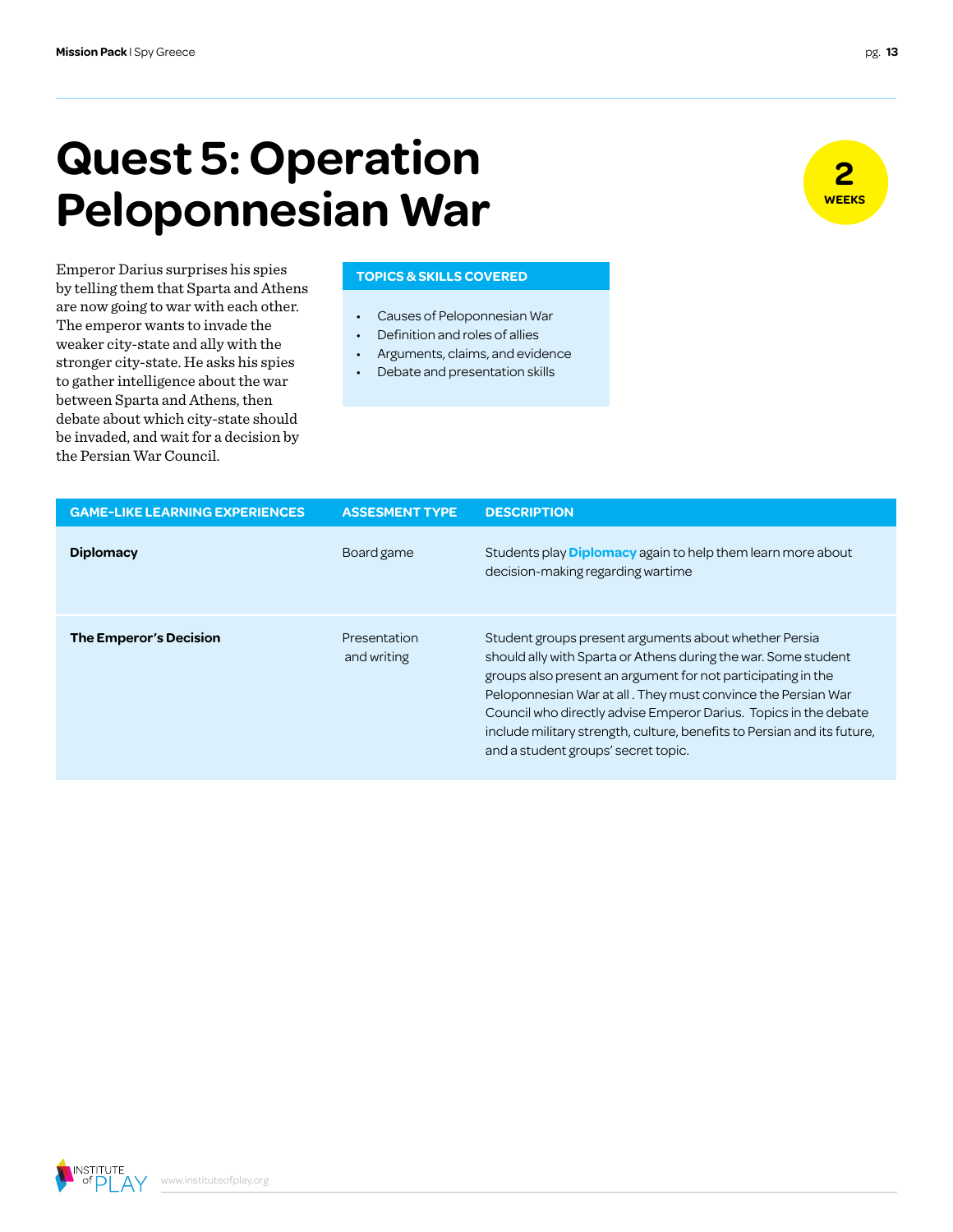# **Appendix**

### **DIFFERENTIATION STRATEGIES**

- Word wall of vocabulary and definitions (with visuals when appropriate)
- Student role assignments
- Guided support materials for projects, such as Clash of the Greeks Debate Packet
- Student choice about ways to show learning (e.g. physical vs. digital model)
- Students choice to orally present research by recording it in iMovie
- Students split strategically into groups based on ability. For example, some forms of government, such as oligarchy are easier to analyze as a system, as opposed to democracy, which has many complicated components and challenges.
- Peer feedback and time for iteration
- Use of physical experiences (e.g. phalanx formations)
- Research guides with appropriately leveled readings
- Students paired in mixed ability groups
- Various websites target the same material but at different reading/ comprehension levels
- Students in groups will be given different project components to focus on depending on difficulty level (e.g. economy vs. geography)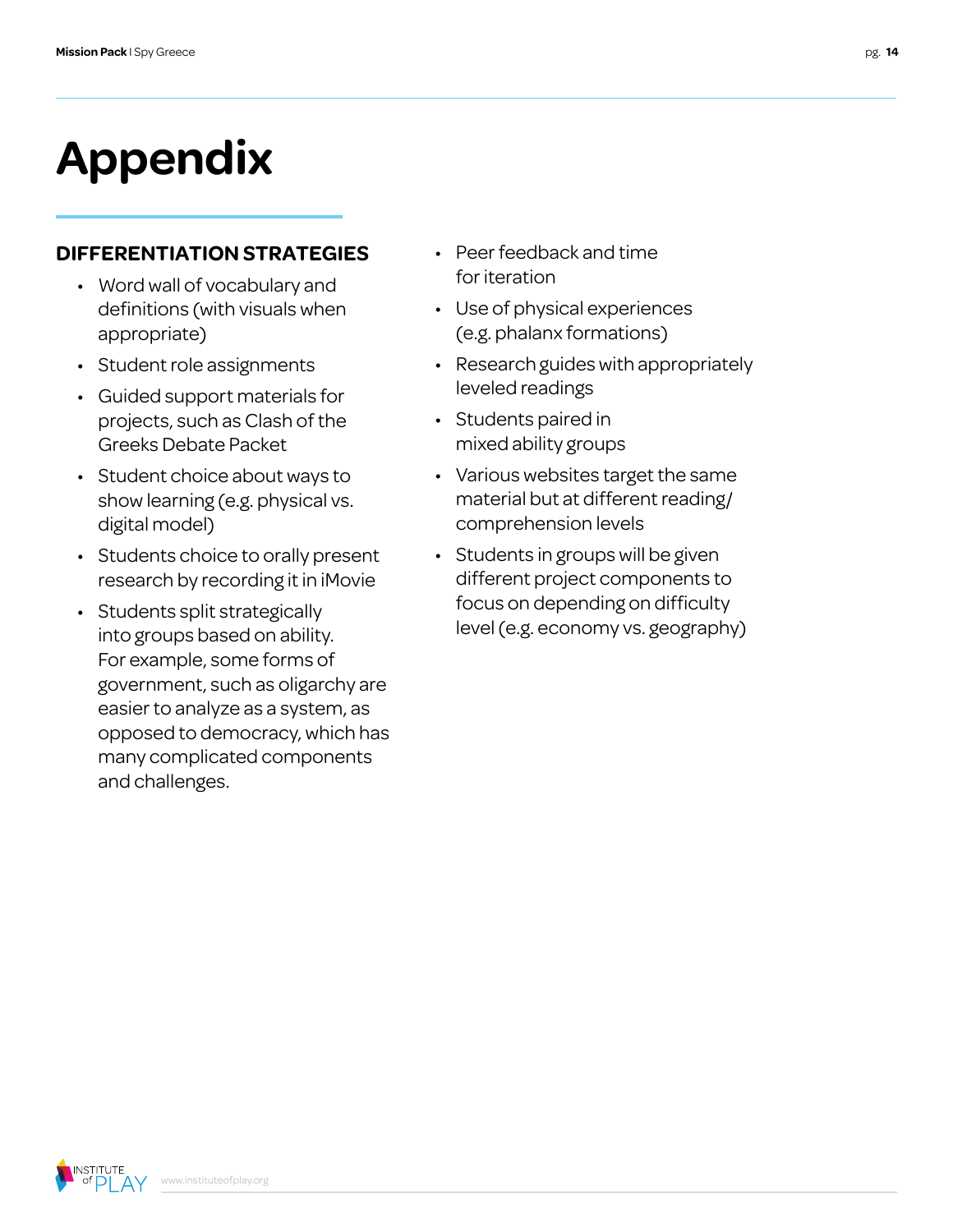# **Final Assessment Supporting Materials**

| Name __ |  |
|---------|--|
|         |  |

**Class**



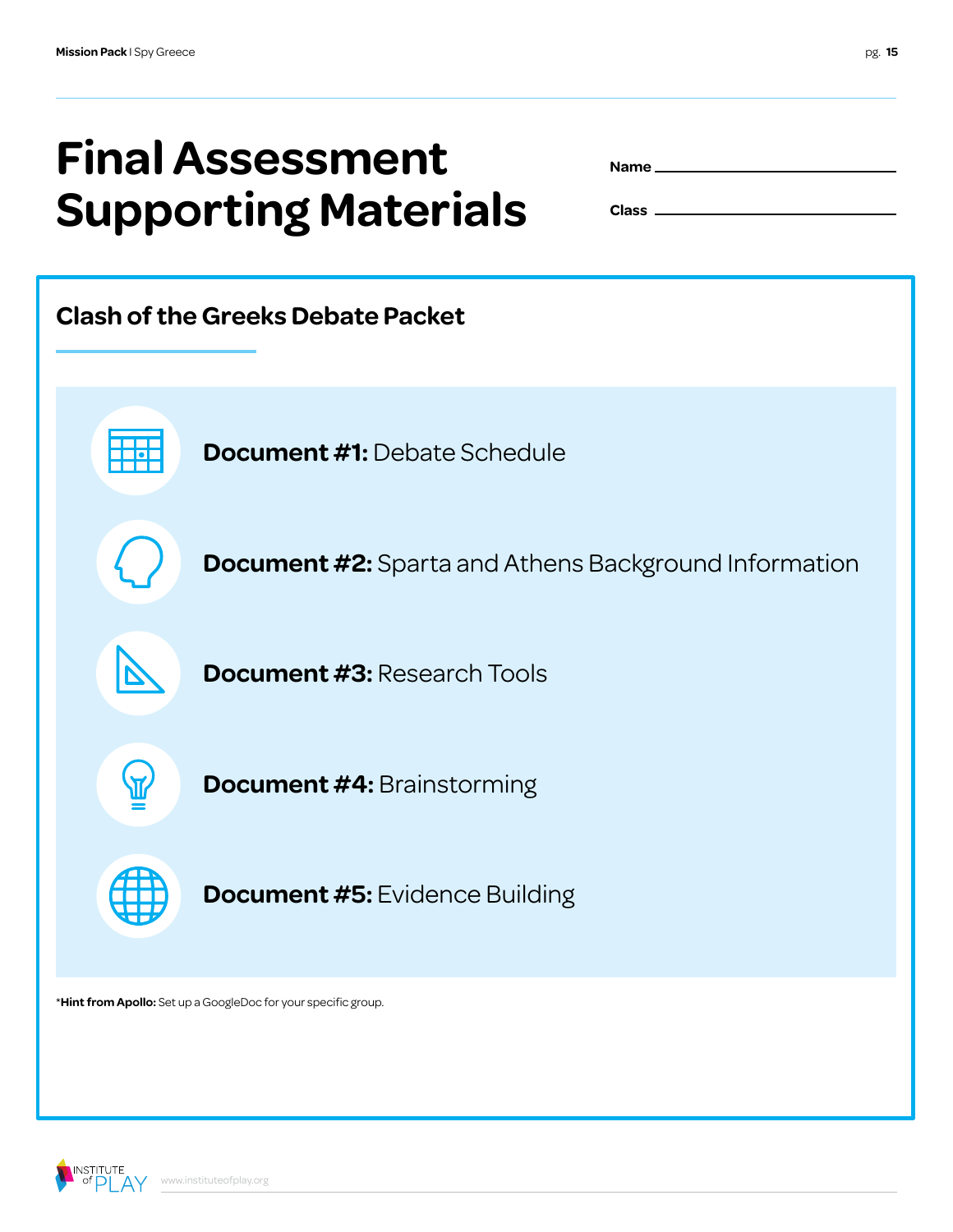### **Document #1: Debate Schedule**

#### **BAD MEDICINE DEBATE PREP PACKET**

**On ,**

**your class will present your research and arguments to the panel. The debate format will go as follows…**

#### **ROUND #1**

#### **Opening Arguments (2 min each)**

- Ally with Sparta (invade Athens)
- Ally with Athens (invade Sparta)
- Remain neutral (invade neither)

#### **ROUND #2**

#### **Topics to Debate (3 min each)**

- Military Strength
- Culture
- Benefits to Persia
- Group Secret Topic

### **ROUND #3**

#### **Rebuttals (2 min each)**

- Ally with Sparta
- Ally with Athens
- Remain neutral

**INTERMISSION COUNCIL DISCUSSES QUESTIONS (3 Min)**

#### **ROUND #4**

#### **Questions from the Council (4 min each)**

- Questions for Military Groups
- Questions for Culture
- Questions for Benefits
- Question for Secret Topic

#### **ROUND #5**

#### **Closing Arguments to Council (2 min each)**

- Ally with Sparta
- Ally with Athens
- Remain neutral

### **Good luck, and may the gods be with you!**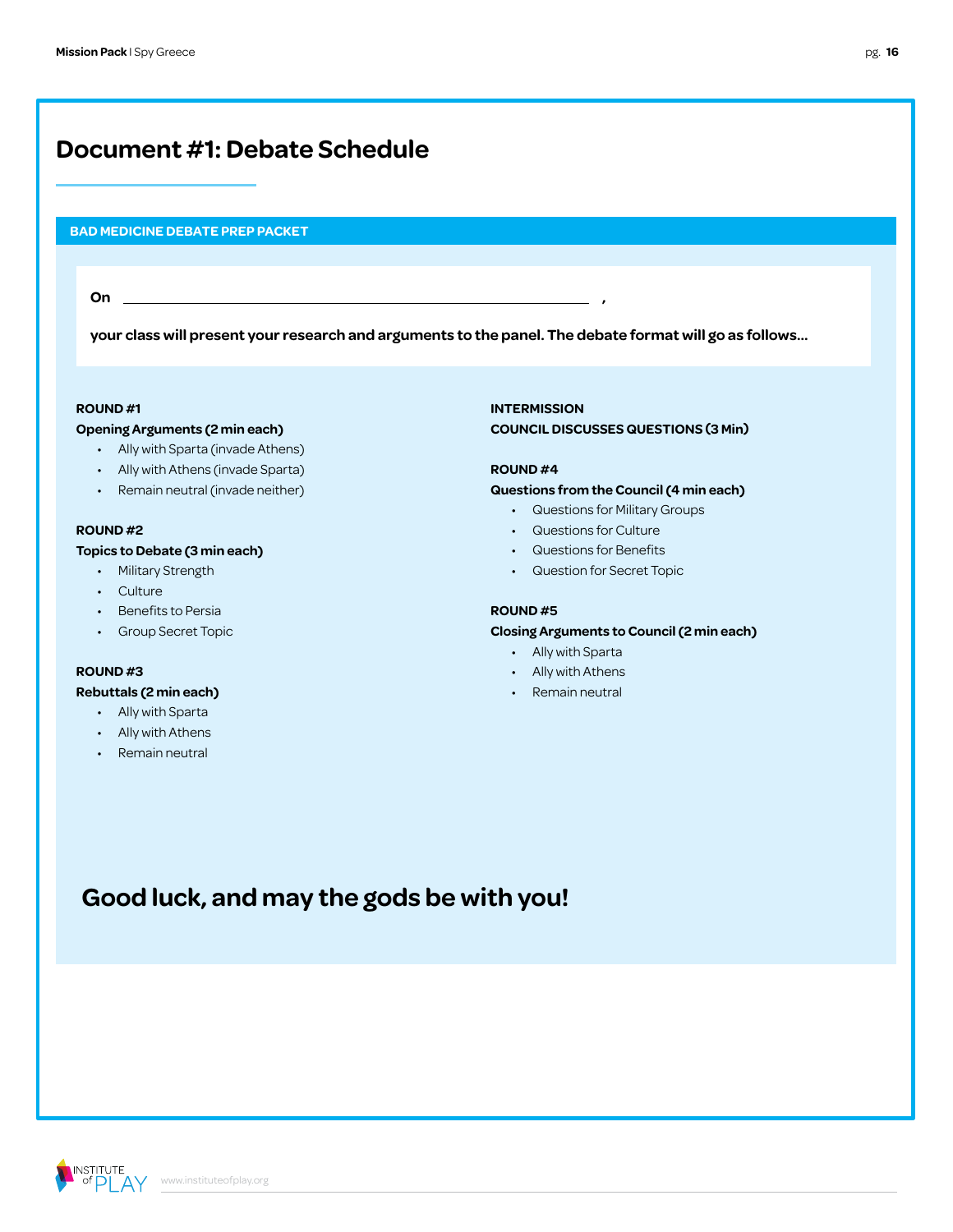### **Document #2: Sparta and Athens Background Information**

Complete this table based on your research.

| <b>CRITERIA</b>                          | <b>ATHENS</b>                             | <b>SPARTA</b>        |
|------------------------------------------|-------------------------------------------|----------------------|
| Government                               | Limited democracy                         | Oligarchy            |
|                                          |                                           |                      |
|                                          |                                           |                      |
| Population<br>(431 BCE)                  |                                           |                      |
|                                          |                                           |                      |
| <b>Political</b><br><b>Organizations</b> |                                           |                      |
|                                          |                                           |                      |
|                                          |                                           |                      |
| <b>Social Structure</b>                  |                                           | 3 classes            |
|                                          |                                           |                      |
| <b>Allies</b>                            |                                           |                      |
|                                          | Delian League                             | Peloponnesian League |
|                                          |                                           |                      |
| <b>Military Strength</b>                 |                                           |                      |
|                                          |                                           |                      |
| ///////                                  |                                           |                      |
| Life Style                               |                                           |                      |
| and Values                               |                                           |                      |
|                                          |                                           |                      |
| <b>Role of Women</b>                     | Wives considered property of her husband. |                      |
|                                          |                                           |                      |
| 777777777777777777                       |                                           |                      |
| <b>Cultural</b><br><b>Achievements</b>   |                                           |                      |
|                                          |                                           |                      |
|                                          |                                           |                      |

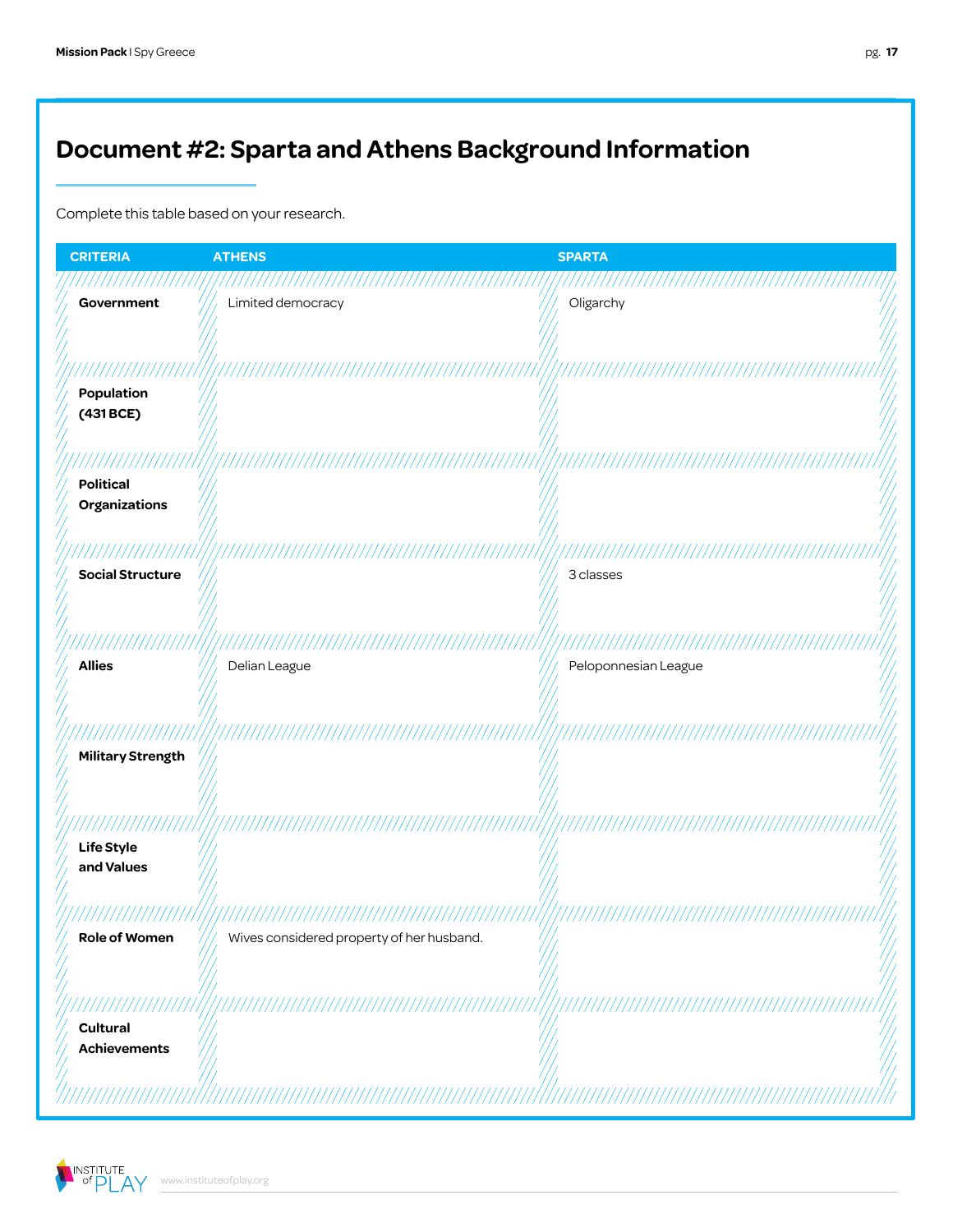### **Document #3: Research Tools**

To create your arguments for the debate, visit the following sites:

#### **Getting Started**

**Site Name Mr. Donn's History Page URL** http://greece.mrdonn.org/

**Site Name The British Museum of Ancient Greece URL** http://www.ancientgreece.co.uk/ menu.html

**Site Name BBC: The Ancient Greeks URL** http://www.bbc.co.uk/schools/ primaryhistory/ancient\_greeks/

#### **Military Strength**

#### *General Information*

**Site Name Athens vs. Sparta – A Military Comparison URL** http://plaza.ufl.edu/tlombard

#### **Site Name Ancient Greek Military Technology**

**URL** http://www.mlahanas.de/ Greeks/WarTech.htm

**Site Name Education in Ancient Greece URL** http://greece.mrdonn.org/ education.html

**Source Name History Alive! Textbook Location** Chapter 28, 271-277

#### *Focus on Sparta*

#### **Site Name Peloponnesian League (Sparta & Allies) URL** http://www.livius.org/so-st/

sparta/peloponnesian\_league.html

#### **Site Name ABOUT the Peloponnesian League URL** http://ancienthistory.about.com/ od/sparta/g/101107PelopLeag.htm

#### *Focus on Athens*

**Site Name The Athenian Navy URL** http://www.agathe.gr/ democracy/the\_athenian\_navy.html

**Site Name Warfare in Athens URL** http://www.h2g2.com/approved\_ entry/A22766420

**Site Name The Delian League URL** http://www.livius.org/de-dh/ delian\_league/delian\_league.html

#### **Culture**

#### *General Information*

**Source Name History Alive! Textbook Location** Chapter 27, 259-269 **Location** Chapter 29, 279-287

#### *Focus on Sparta*

**Site Name Ancient Sparta (Cultural Study) URL** http://www.h2g2.com/approved\_ entry/A9565437

#### *Focus on Athens*

**Site Name Culture (Athens focus) URL** http://www.crystalinks.com/ greekculture.html

#### **Legacy**

#### *General Information*

**Site Name Are We Athens or Sparta? URL** http://www.irascibleprofessor. com/comments-01-20-05.htm

**Source Name History Alive! Location** Chapter 31, pages 297-303

#### *Focus on Sparta*

**Site Name A History of Sparta URL** http://www.sikyon.com/sparta/ history\_eg.html

#### *Focus on Athens*

**Site Name The Legacy of Ancient Greece URL** http://history-world.org/ greece%20legacy.htm

Remember, you can use any books from the class library.

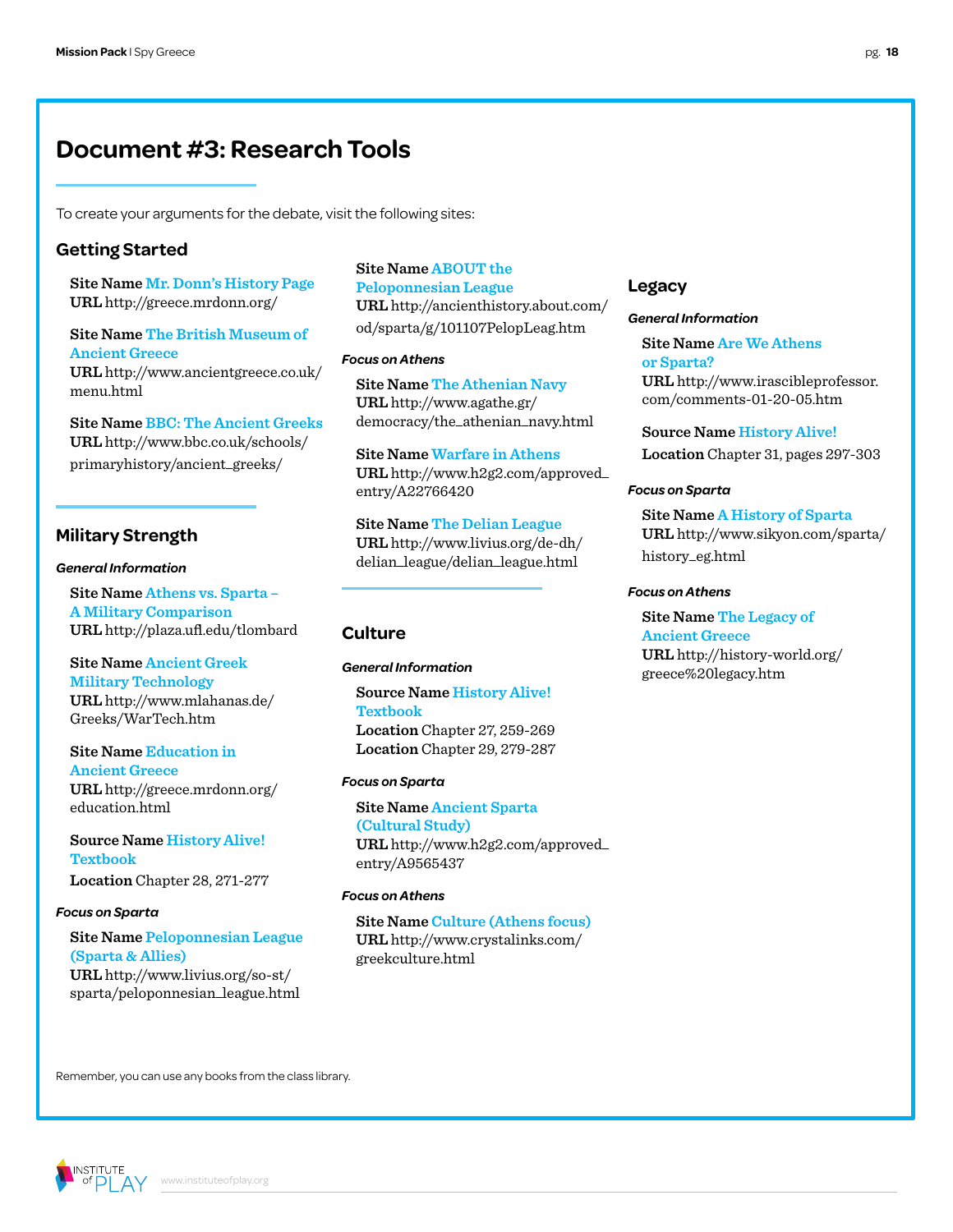| <b>BRAINSTORMING</b>                                                  |  |             |  |
|-----------------------------------------------------------------------|--|-------------|--|
| My team's assignment is                                               |  |             |  |
|                                                                       |  |             |  |
|                                                                       |  | &           |  |
|                                                                       |  |             |  |
|                                                                       |  |             |  |
| AS A TEAM, USE YOUR KNOWLEDGE TO BRAINSTORM AT LEAST THREE ARGUMENTS. |  |             |  |
| Argument #1                                                           |  | Argument #2 |  |
|                                                                       |  |             |  |
|                                                                       |  |             |  |
|                                                                       |  |             |  |
|                                                                       |  |             |  |
|                                                                       |  |             |  |
|                                                                       |  |             |  |
|                                                                       |  |             |  |
| Argument #3                                                           |  | Argument #4 |  |
|                                                                       |  |             |  |
|                                                                       |  |             |  |
|                                                                       |  |             |  |
|                                                                       |  |             |  |
|                                                                       |  |             |  |

Remember, you also need plenty of solid evidence to back up your claims. You will need to xdraw on expert opinion and historical facts.

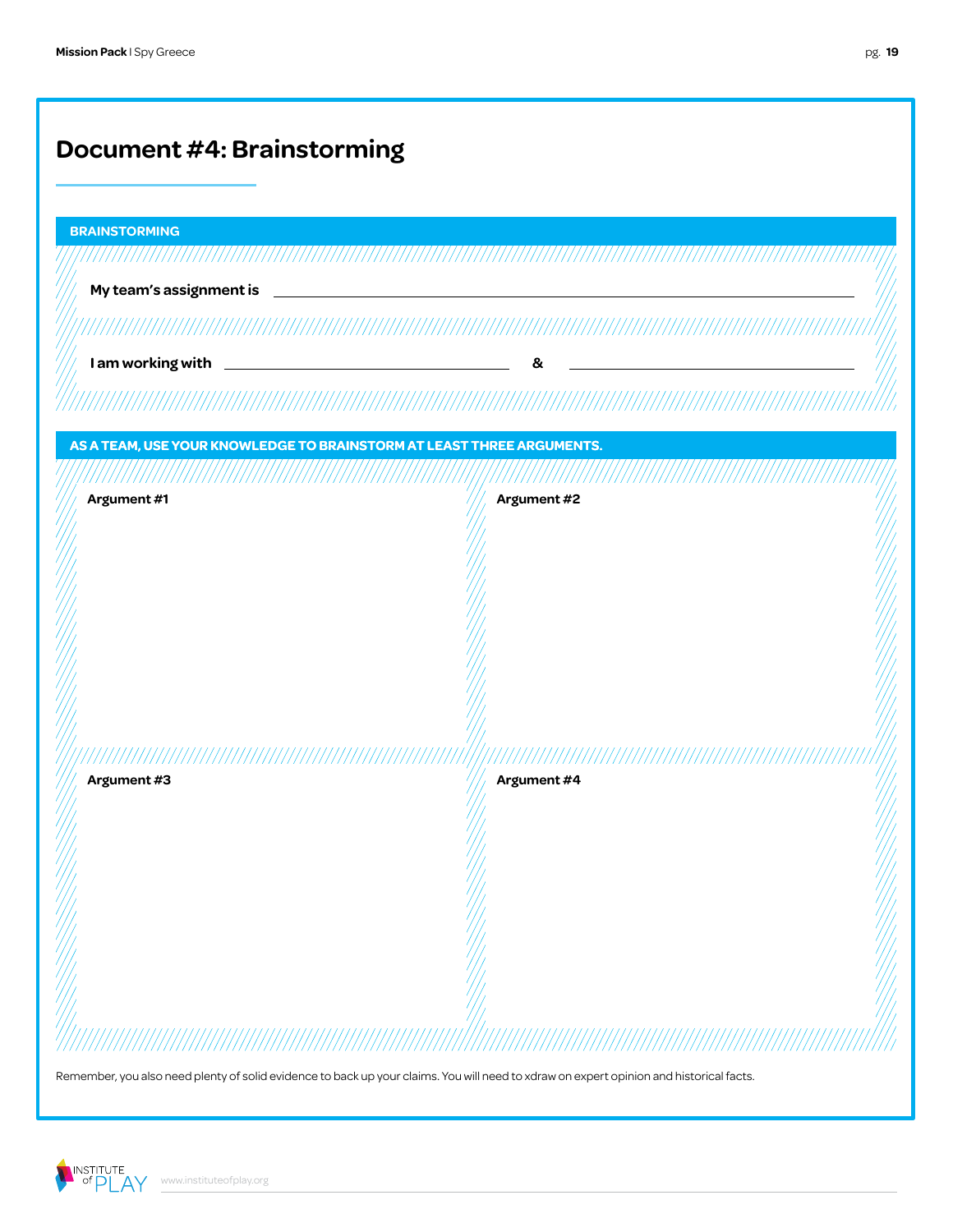# **Final Assessment Rubric Categories**

Below are categories used by Quest teachers to evaluate student knowledge, skills, and 21st century skills for this mission. Please feel free to expand the rubric to include different degrees of understanding and mastery (e.g. novice, apprentice, senior and master).

| <b>CATEGORY</b>                              | <b>CRITERIA</b>        | <b>DESCRIPTION</b>                                                                                                                                                                                                                                | <b>PTS</b> |
|----------------------------------------------|------------------------|---------------------------------------------------------------------------------------------------------------------------------------------------------------------------------------------------------------------------------------------------|------------|
| <b>Debate Prep</b><br>(Individual)           | Brainstorming          | Includes a minimum of three reasonable and relevant<br>arguments on "Brainstorming" handout in debate packet.                                                                                                                                     | 20         |
|                                              | Main Arguments         | Includes a minimum of three reasonable and relevant<br>arguments on "Evidence Building" handout in debate packet.<br>Includes a minimum of three pieces of evidence to support<br>each argument.<br>Includes a source for each piece of evidence. | 20         |
|                                              | Outside Research       | Shows evidence of research done both in and out of class<br>by providing a bibliography with annotations.                                                                                                                                         | 20         |
|                                              | <b>Teamwork</b>        | Works together with a team to plan and coordinate work<br>towards a mutual goal.<br>Demonstrates leadership skills, including the ability to persuade<br>and guide others; and resolve conflicts cooperatively.                                   | 20         |
|                                              | <b>Time Management</b> | Completes all tasks efficiently and effectively in and out of class.                                                                                                                                                                              | 20         |
| <b>Debate</b><br>Performance<br>(Individual) | Persuasion             | Uses clear arguments to convince judges to take your side.<br>Rebuts arguments of opposing teams.<br>Answers all questions correctly and clearly.                                                                                                 | 20         |
|                                              | Use of Evidence        | Uses evidence that is clear, specific, and based on historical fact.                                                                                                                                                                              | 20         |
|                                              | Presentation           | Clearly rehearsed, uses eye-contact, speaks to judges respectfully<br>and clearly, and is well-prepared.                                                                                                                                          | 20         |
| <b>Debate</b><br>Performance<br>(Group)      | Greek Identity         | Greek Identity                                                                                                                                                                                                                                    | 20         |
|                                              | Organization           | Team is well organized and has obviously worked together to<br>prepare for the final debate.                                                                                                                                                      | 20         |

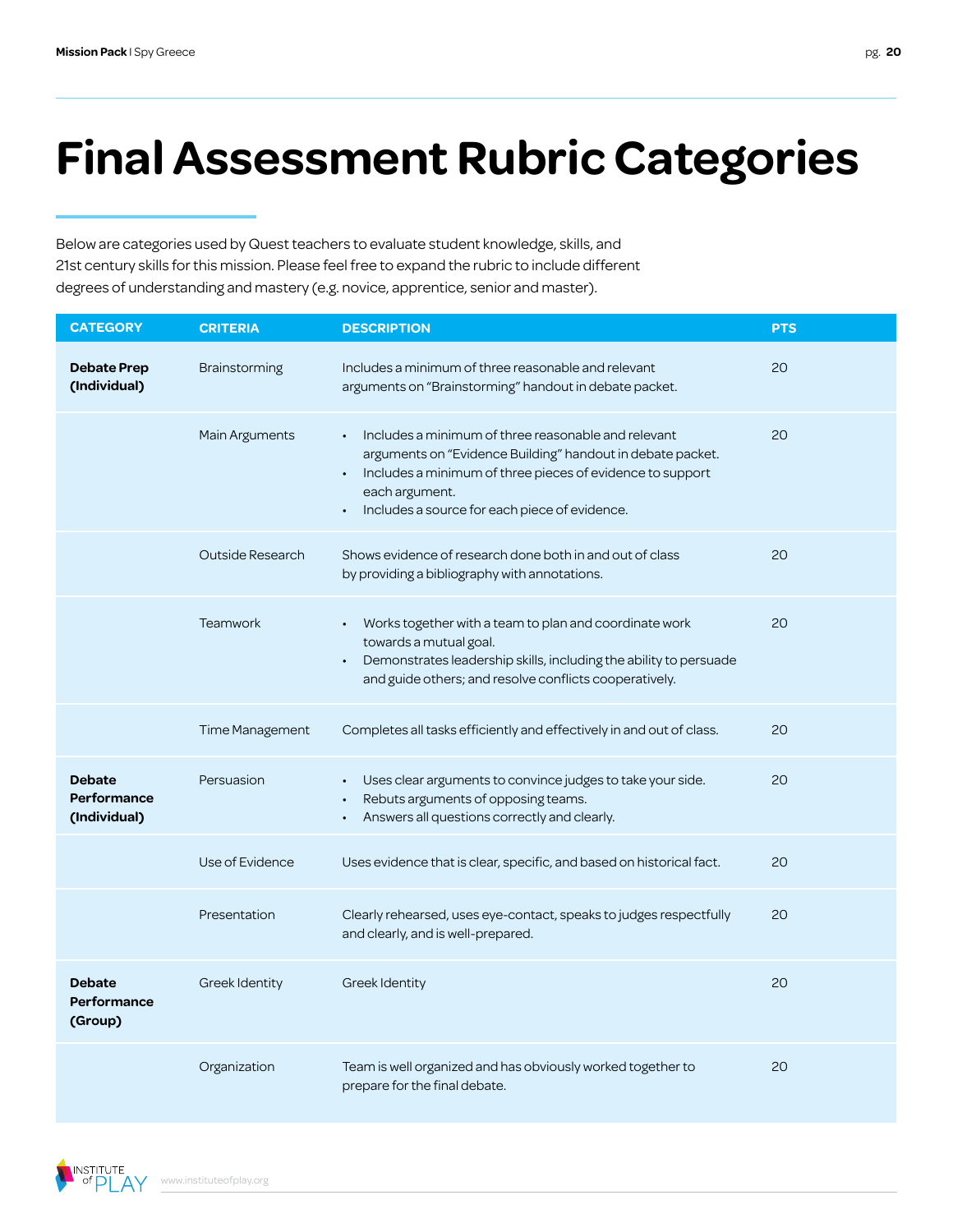# **Standards Alignment**

### **Common Core Standards**

#### **ELA Standards**

#### **CCSS.ELA-Literacy.RH.6-8.2**

Determine the central ideas or information of a primary or secondary source; provide an accurate summary of the source distinct from prior knowledge or opinions.

#### **CCSS.ELA-Literacy.RH.6-8.3**

Identify key steps in a text's description of a process related to history/social studies (e.g., how a bill becomes law, how interest rates are raised or lowered).

#### **CCSS.ELA-Literacy.RH.6-8.4**

Determine the meaning of words and phrases as they are used in a text, including vocabulary specific to domains related to history/ social studies.

#### **CCSS.ELA-Literacy.RI.6.2**

Determine a central idea of a text and how it is conveyed through particular details; provide a summary of the text distinct from personal opinions or judgments.

#### **CCSS.ELA-Literacy.RI.6.7**

Integrate information presented in different media or formats (e.g., visually, quantitatively) as well as in words to develop a coherent understanding of a topic or issue.

#### **CCSS.ELA-Literacy.SL.6.1**

Engage effectively in a range of collaborative discussions (one-on-one, in groups, and teacher-led) with diverse partners on grade 6 topics, texts, and issues, building on others' ideas and expressing their own clearly.

#### **CCSS.ELA-Literacy.SL.6.3**

Delineate a speaker's argument and specific claims, distinguishing claims that are supported by reasons and evidence from claims that are not.

#### **CCSS.ELA-Literacy.SL.6.4**

Present claims and findings, sequencing ideas logically and using pertinent descriptions, facts, and details to accentuate main ideas or themes; use appropriate eye contact, adequate volume, and clear pronunciation.

#### **CCSS.ELA-Literacy.SL.6.5**

Include multimedia components and visual displays in presentations to clarify information.

#### **CCSS.ELA-Literacy.W.6.2**

Write informative/explanatory texts to examine a topic and convey ideas, concepts, and information through the selection, organization, and analysis of relevant content.

#### **CCSS.ELA-Literacy.W.6.3**

Write narratives to develop real or imagined experiences or events using effective technique, relevant descriptive details, and well-structured event sequences.

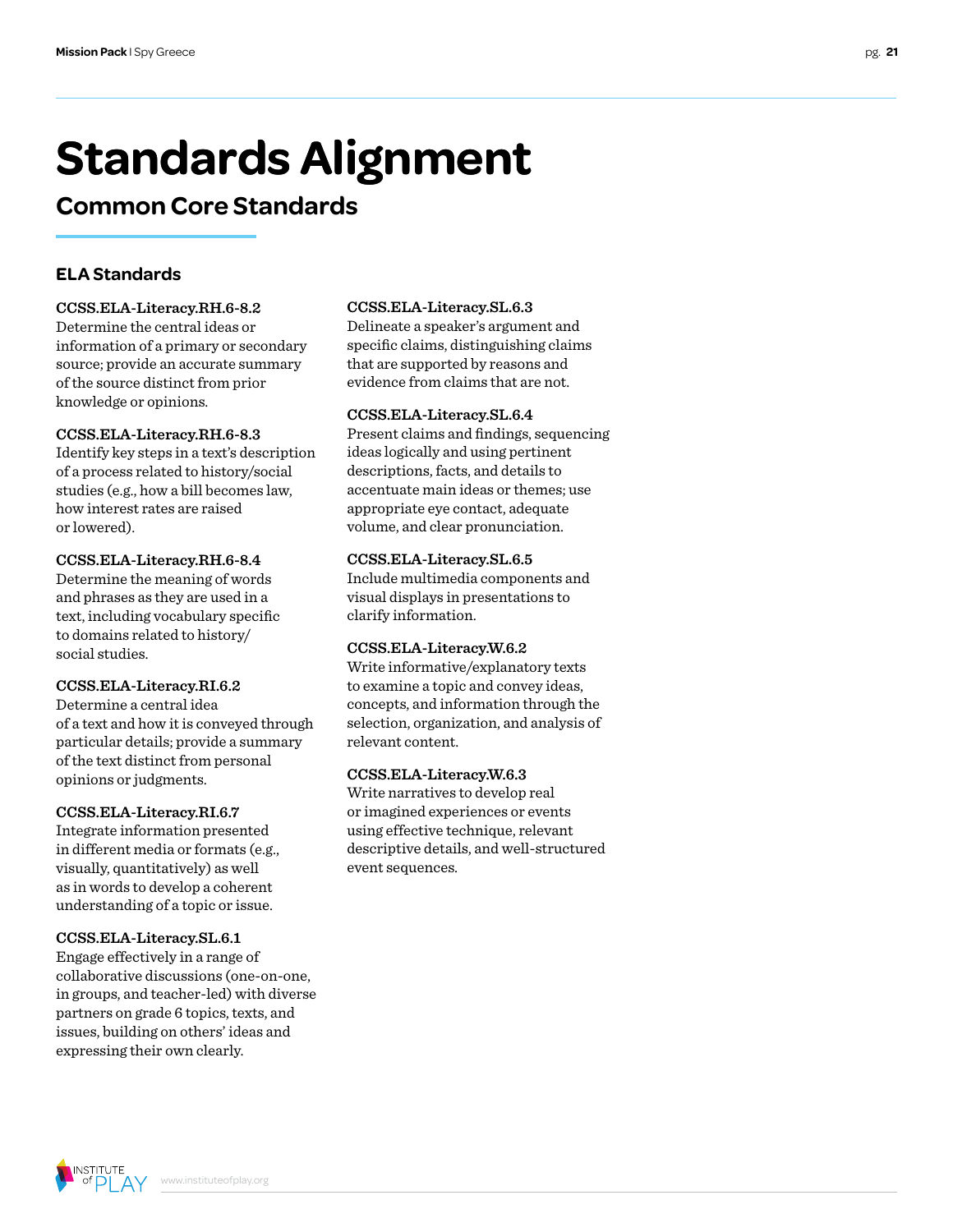# **Standards Alignment**

**New York State Social Studies Standards**

Time can be measured in years, decades, centuries, and millennia.

The geographic diversity of the Eastern Hemisphere has significantly influenced physical mobility and the course of human development.

Civilizations developed where geographic conditions were most favorable.

Individuals and groups in the Eastern Hemisphere played important roles and made important contributions to history.

Geographic features and climatic conditions in the Eastern Hemisphere influence land use.

The civilizations and cultures of the Eastern Hemisphere have contributed important ideas, beliefs, and traditions to the history of humankind.

Civilizations and cultures of the Eastern Hemisphere (China, India, Greece, and Rome) are explored through the arts and sciences, key documents, and other important artifacts.

Internal and external factors altered civilizations in the Eastern Hemisphere and eventually contributed to their decline.

Internal and external factors altered civilizations in the Eastern Hemisphere and eventually contributed to their decline.

Political boundaries change over time and place.

Present systems of government have their origins in the past.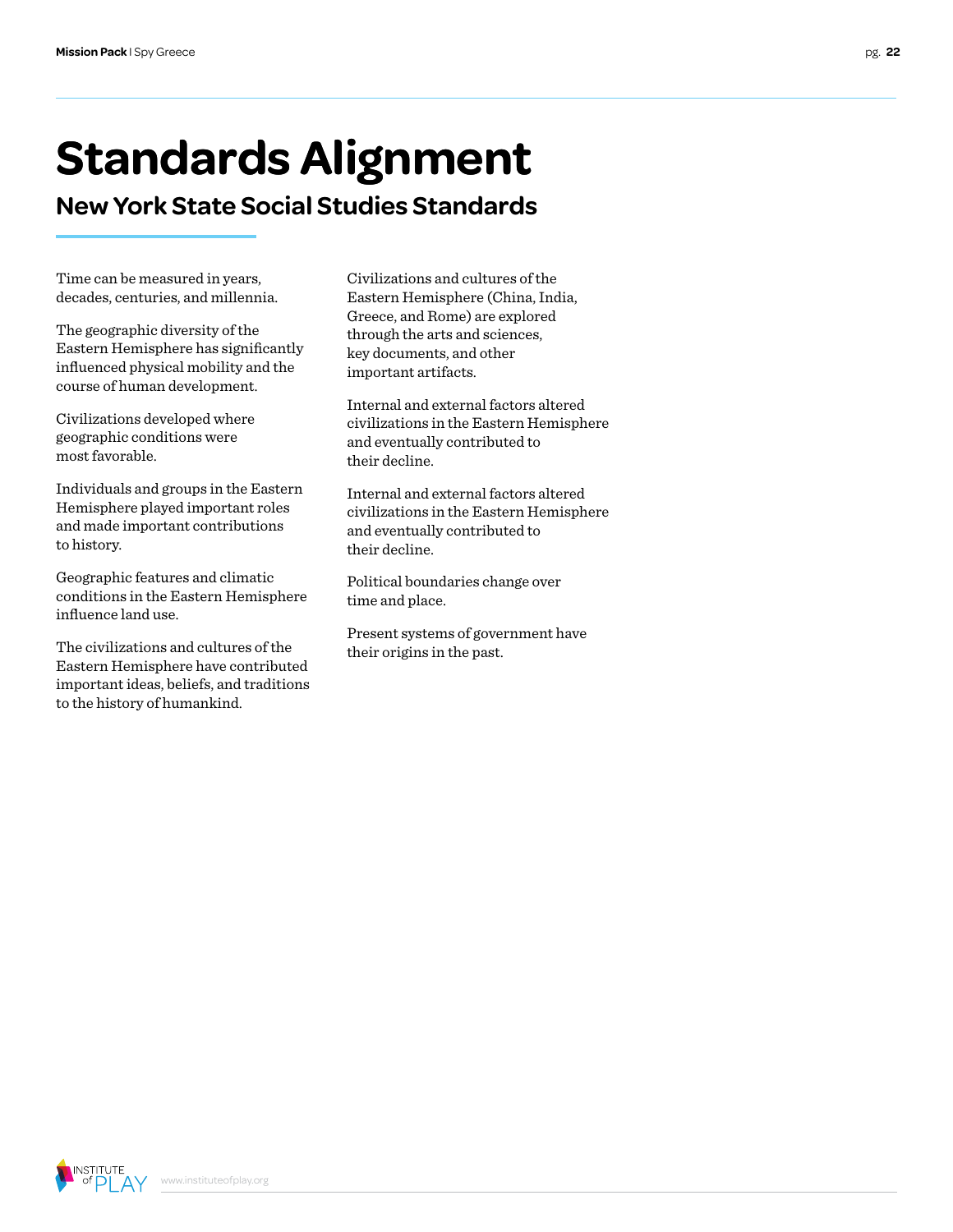# **Standards Alignment**

### **21st Century Skills**

At Quest schools, we integrate 21st century skills in all Missions and Quests.

| <b>Systems Thinking</b> | A systems thinker takes a dynamic systems perspective, demonstrating understanding<br>of part-to-whole feedback dynamics (including time factors); using visual mapping tools,<br>writing, and physical models to learn about how systems work, and to represent, invent,<br>and communicate about systems.          |
|-------------------------|----------------------------------------------------------------------------------------------------------------------------------------------------------------------------------------------------------------------------------------------------------------------------------------------------------------------|
| Communication           | Use of oral, written, performative, and visual forms of language to formulate, exchange,<br>present, and reflect on ideas: shared understanding is the aim of communication.                                                                                                                                         |
| <b>Teamwork</b>         | Students plan and coordinate work towards a mutual goal; understand and regulate<br>themselves as a team member; demonstrate leadership skills, including the ability to<br>persuade and guide others; and resolve conflicts cooperatively.                                                                          |
| <b>Time Management</b>  | Time management is the ability to achieve an effective use of time while performing<br>goal-directed activities. It encompasses the ability to complete tasks within an expected<br>time frame while maintaining outcome quality, through mechanisms such as planning,<br>organizing, prioritizing, or multitasking. |

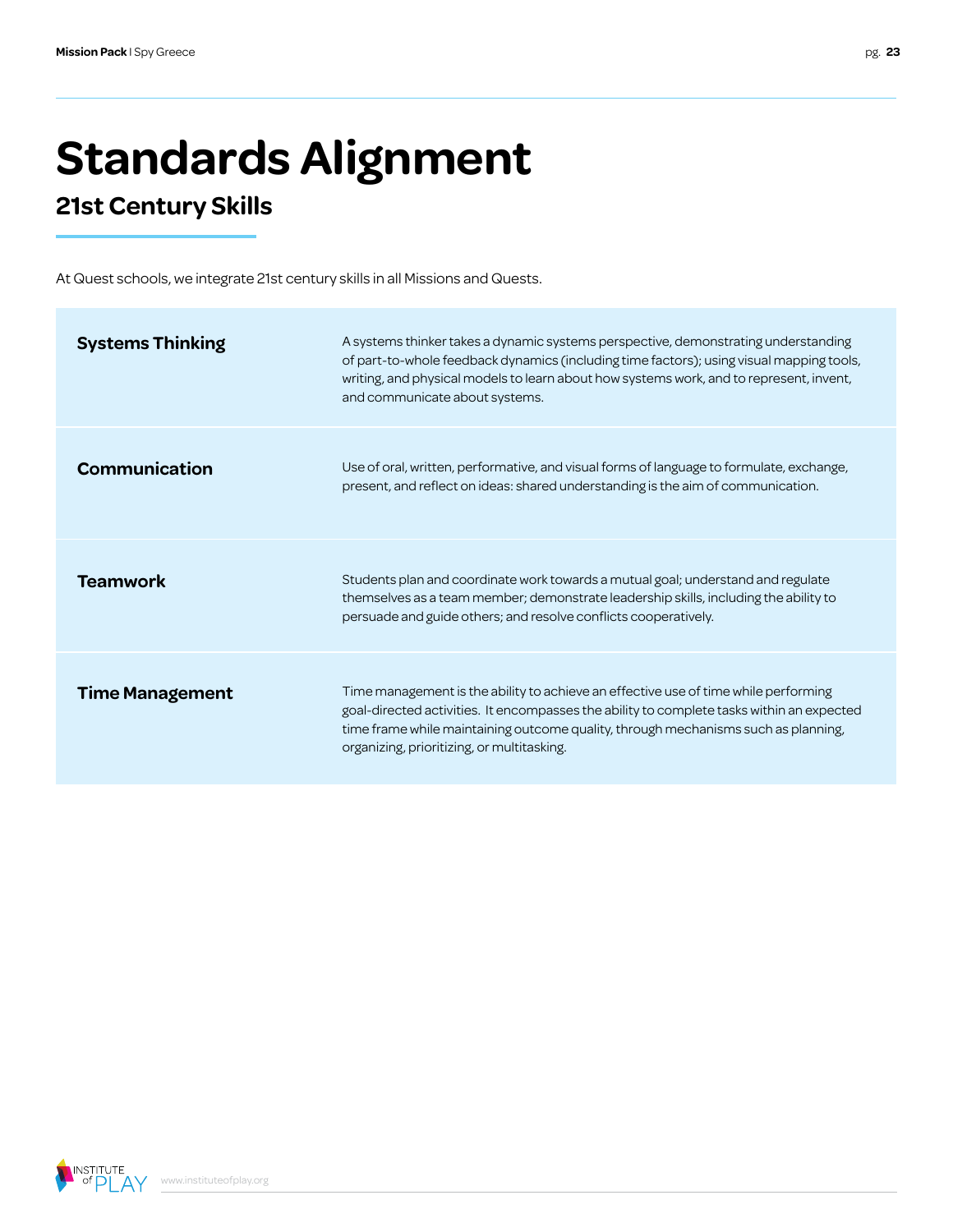# **Continued Learning**

Now that you've explored this mission pack, we hope you are inspired to learn more about game-like learning. Below is additional information to support you in continuing to build and share your learning.

#### **We want to hear from you**

We want to hear from you about your experience with this mission pack.

**What did you like about this mission pack? What might you use in your teaching? What do you want to learn more about?**

Please join the **[Institute of Play Google+](https://plus.google.com/109931113406134913780)  [community](https://plus.google.com/109931113406134913780)** to share your thoughts and ideas!

#### **We want you to learn more**

If you are interested in learning more, please visit these following websites:

**[Institute of Play](http://www.instituteofplay.org)**

**[Quest to Learn, NYC](http://www.q2l.org)**

**[CICS ChicagoQuest](http://www.chicagoquest.org)**

#### **We also offer other educator resources**

#### **[Q School Design Pack](http://www.instituteofplay.org/work/projects/q-design-packs/q-school-design-pack/)**

[This pack highlights ten innovative components of the](http://www.instituteofplay.org/work/projects/q-design-packs/q-school-design-pack/)  [Quest school model.](http://www.instituteofplay.org/work/projects/q-design-packs/q-school-design-pack/)

#### **[Q Curriculum Design Pack](http://www.instituteofplay.org/work/projects/q-design-packs/q-curriculum-design-pack/)**

This pack provides tools and methods for you to use to design game-like curriculum for your classroom.

#### **[Q Systems Thinking Design Pack](http://www.instituteofplay.org/work/projects/q-design-packs/q-systems-thinking-design-pack/)**

[This pack provides tools and methods for you to use](http://www.instituteofplay.org/work/projects/q-design-packs/q-systems-thinking-design-pack/)  [to integrate systems thinking into your teaching.](http://www.instituteofplay.org/work/projects/q-design-packs/q-systems-thinking-design-pack/)

#### **[Print and Play Games](http://www.instituteofplay.org/work/projects/print-and-play-games)**

[These Institute of Play games are designed with support](http://www.instituteofplay.org/work/projects/print-and-play-games)  [from Quest teachers and played by Quest students.](http://www.instituteofplay.org/work/projects/print-and-play-games)

#### **We want you to share these resources**

This resource is free and we want you to share it with others. When you do use and share it, please know this resource is licensed under a Creative Commons license.

#### **Attribution-NonCommercial-ShareAlike**

#### **CC BY-NC-SA**

This license lets others remix, tweak, and build upon your work non-commercially, as long as they credit you and license their new creations under the identical terms.



To view a copy of this license, visit **[Creative Commons](http://creativecommons.org/licenses/by-nc-sa/3.0/us/)** 

#### **We want to thank our partners**

This mission pack is a result of collaborative work done over the past years between Institute of Play, Quest to Learn, and CICS ChicagoQuest. These resources are made possible through the generous support of the John D. and Catherine T. MacArthur Foundation.